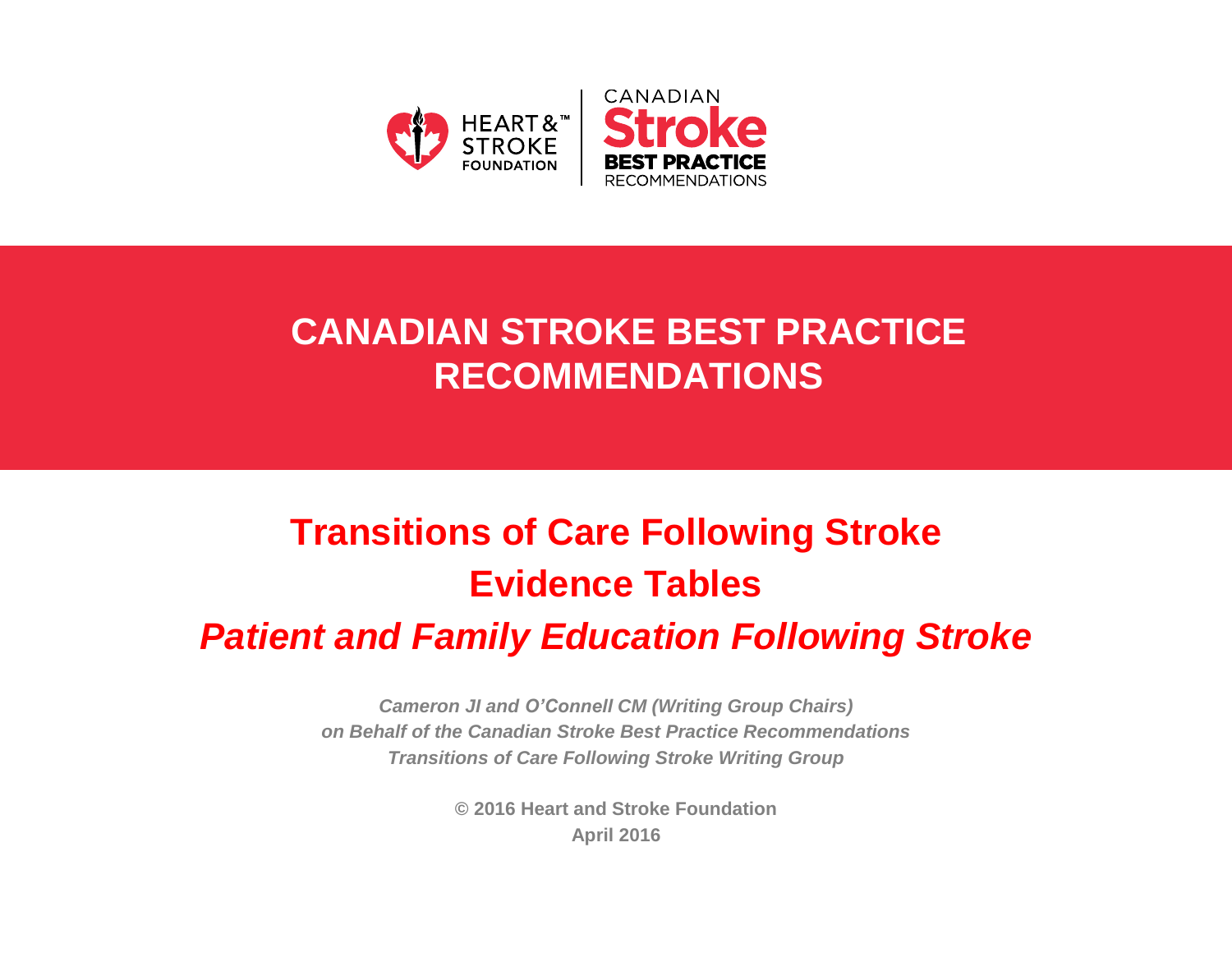## **Table of Contents**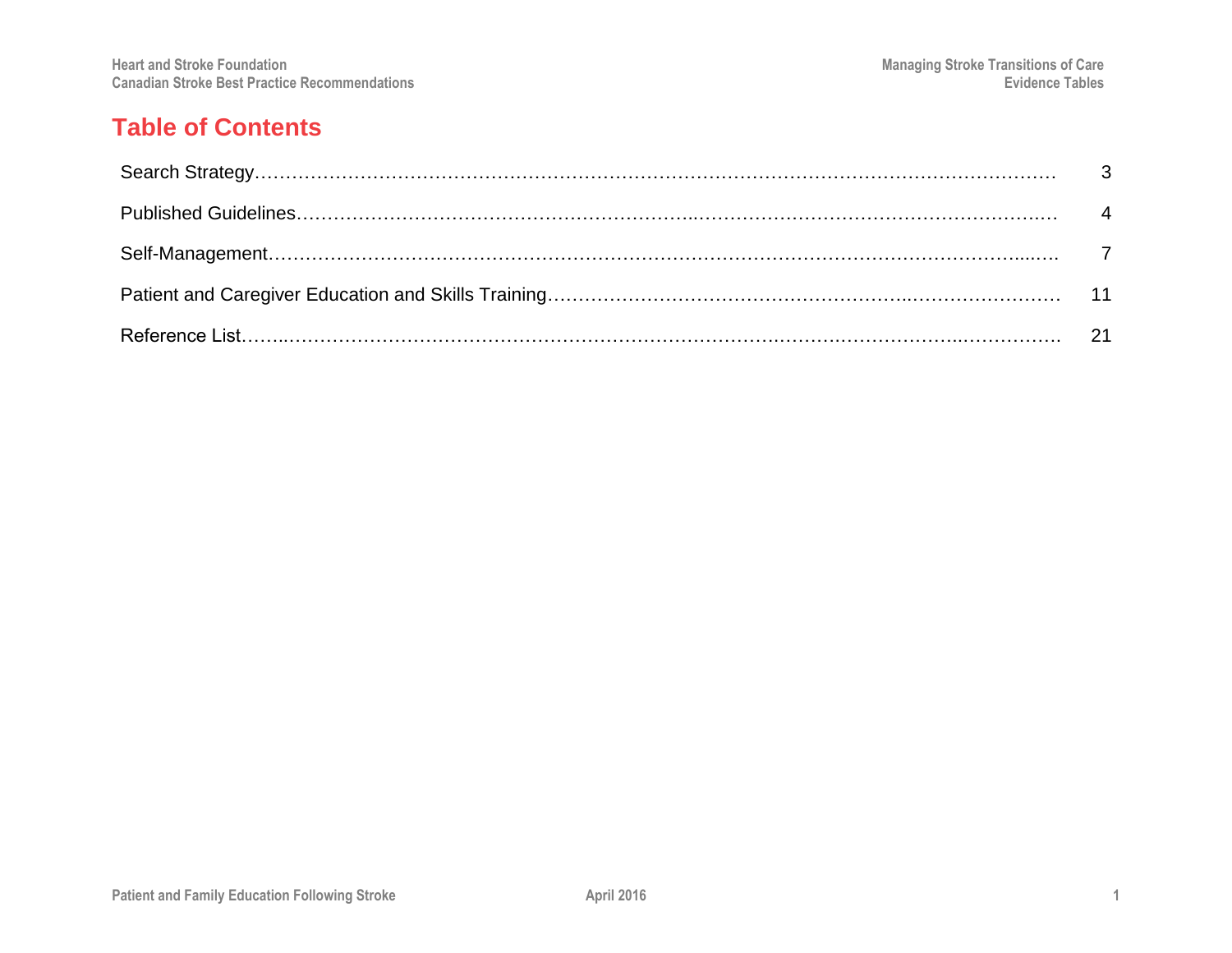### **Search Strategy**



Cochrane, Medline, and CINAHL, Clinicaltrials.gov, and National Guideline Clearing House were search using medical subject. Titles and abstract of each article were reviewed for relevance. Bibliographies were reviewed to find additional relevant articles. Articles were excluded if they were: non-English, commentaries, case-studies, narrative, book chapters, editorials, non-systematic review, or conference abstracts. Additional searches for relevant best practice guidelines were completed and included in a separate section of the review. A total of 21 articles and 4 guidelines were included and were separated into separate categories designed to answer specific questions.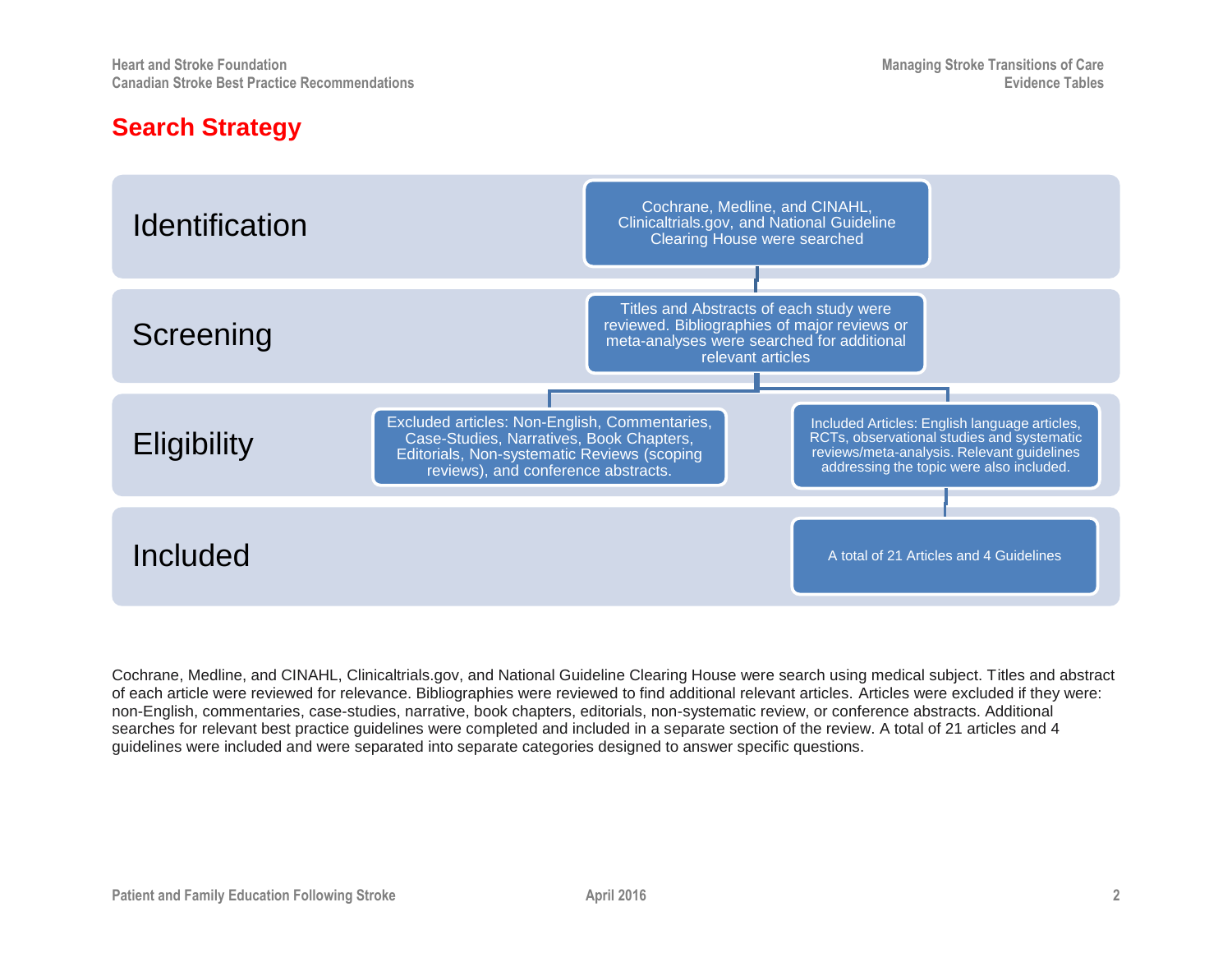## **Published Guidelines**

| <b>Guideline</b>                                                                                                                                                                                                                                                                                                         | <b>Recommendations</b>                                                                                                                                                                                                                                                                                                                                                                                                                                                                                                                                                                                                                                                                                                                                                                                                                                                                                                                                                                                                                                                                                                                                                                                                                                                                                                                                                                                                                                                                                                                                                             |
|--------------------------------------------------------------------------------------------------------------------------------------------------------------------------------------------------------------------------------------------------------------------------------------------------------------------------|------------------------------------------------------------------------------------------------------------------------------------------------------------------------------------------------------------------------------------------------------------------------------------------------------------------------------------------------------------------------------------------------------------------------------------------------------------------------------------------------------------------------------------------------------------------------------------------------------------------------------------------------------------------------------------------------------------------------------------------------------------------------------------------------------------------------------------------------------------------------------------------------------------------------------------------------------------------------------------------------------------------------------------------------------------------------------------------------------------------------------------------------------------------------------------------------------------------------------------------------------------------------------------------------------------------------------------------------------------------------------------------------------------------------------------------------------------------------------------------------------------------------------------------------------------------------------------|
| <b>Intercollegiate Stroke Working Party.</b><br>National clinical guideline for stroke, 4th<br>edition. National Institute for Health and<br><b>Clinical Excellence London: Royal College of</b><br>Physicians, 2012.                                                                                                    | A Patients and their carers should have their individual practical and emotional support<br>needs identified:<br>before they leave hospital<br>$\bullet$<br>when rehabilitation ends or at their 6-month review<br>annually thereafter.<br>$\bullet$<br>B Health and social services personnel should ensure that:<br>any identified support needs are met<br>$\bullet$<br>support services appropriate to the needs of the patient and carers are provided<br>patients are informed about organisations able to provide other relevant services, and how to contact them<br>patients and carers receive all the financial and practical support to which they are entitled.<br>$\bullet$<br>C Patients should be provided with information tailored to their own specific needs regularly during the acute,                                                                                                                                                                                                                                                                                                                                                                                                                                                                                                                                                                                                                                                                                                                                                                       |
|                                                                                                                                                                                                                                                                                                                          | rehabilitation and longer-term care phases of the illness.<br><b>Information Needs of Patients and Carers</b>                                                                                                                                                                                                                                                                                                                                                                                                                                                                                                                                                                                                                                                                                                                                                                                                                                                                                                                                                                                                                                                                                                                                                                                                                                                                                                                                                                                                                                                                      |
| <b>Scottish Intercollegiate Guidelines Network</b><br>(SIGN). Management of patients with stroke:<br>rehabilitation, prevention and management of<br>complications, and discharge planning. A<br>national clinical guideline. Edinburgh<br>(Scotland): Scottish Intercollegiate<br>Guidelines Network (SIGN); 2010 June. | Stroke patients and their carers should be offered information about stroke and Rehabilitation [Evidence Level D].<br>$\bullet$<br>Information should be available to patients and carers routinely and offered using active information strategies, which<br>$\bullet$<br>include a mixture of education and counseling techniques [Evidence Level A].<br>Information should be tailored to the information needs of individual patients and carers, followed up to check<br>$\bullet$<br>understanding and ensure clarity, and repeated as appropriate [Evidence Level A].<br>Information should be tailored to the communication needs and visual needs of individual patients and carers.<br>Patients with aphasia should be provided with accessible and easy to read material, be given sufficient time for<br>assimilation and be followed up by health professionals to ensure understanding [Evidence Level D].<br>Information needs should be monitored and information should be provided at appropriate time [Evidence Level A]<br>$\bullet$<br><b>Carer Support</b><br>Where a carer is suspected of being clinically depressed or anxious, they should be encouraged to seek help by<br>contacting the appropriate member of the general practice team [Good Practice Point].<br><b>Stroke Liaison Workers</b><br>NHS Board areas should consider developing specialist stroke nurse led support services that include education,<br>information provision and liaison, in the community for people who have had a stroke and their carers [Good Practice<br>Point]. |
| <b>Management of Stroke Rehabilitation</b><br><b>Working Group. VA/DoD clinical practice</b><br>guideline for the management of stroke<br>rehabilitation. Washington (DC): Veterans<br><b>Health Administration, Department of</b><br>Defense; 2010. p.p.70-72                                                           | <b>Patient, Family Support, and Community Resources</b><br>1. Recommend all stroke patients and family caregivers receive a thorough psychosocial assessment with psychosocial<br>intervention and referrals as needed.<br>2. The psychosocial assessment of both the patient with stroke and the primary family caregiver should include the<br>following areas:<br>a. History of pre-stroke functioning of both the patient and the primary family caregiver (e.g., demographic<br>information, past physical conditions and response to treatment, substance use and abuse, psychiatric, emotional<br>and mental status and history, education and employment, military, legal, and coping strategies)<br>b. Capabilities and care giving experiences of the person identified as the primary caregiver                                                                                                                                                                                                                                                                                                                                                                                                                                                                                                                                                                                                                                                                                                                                                                         |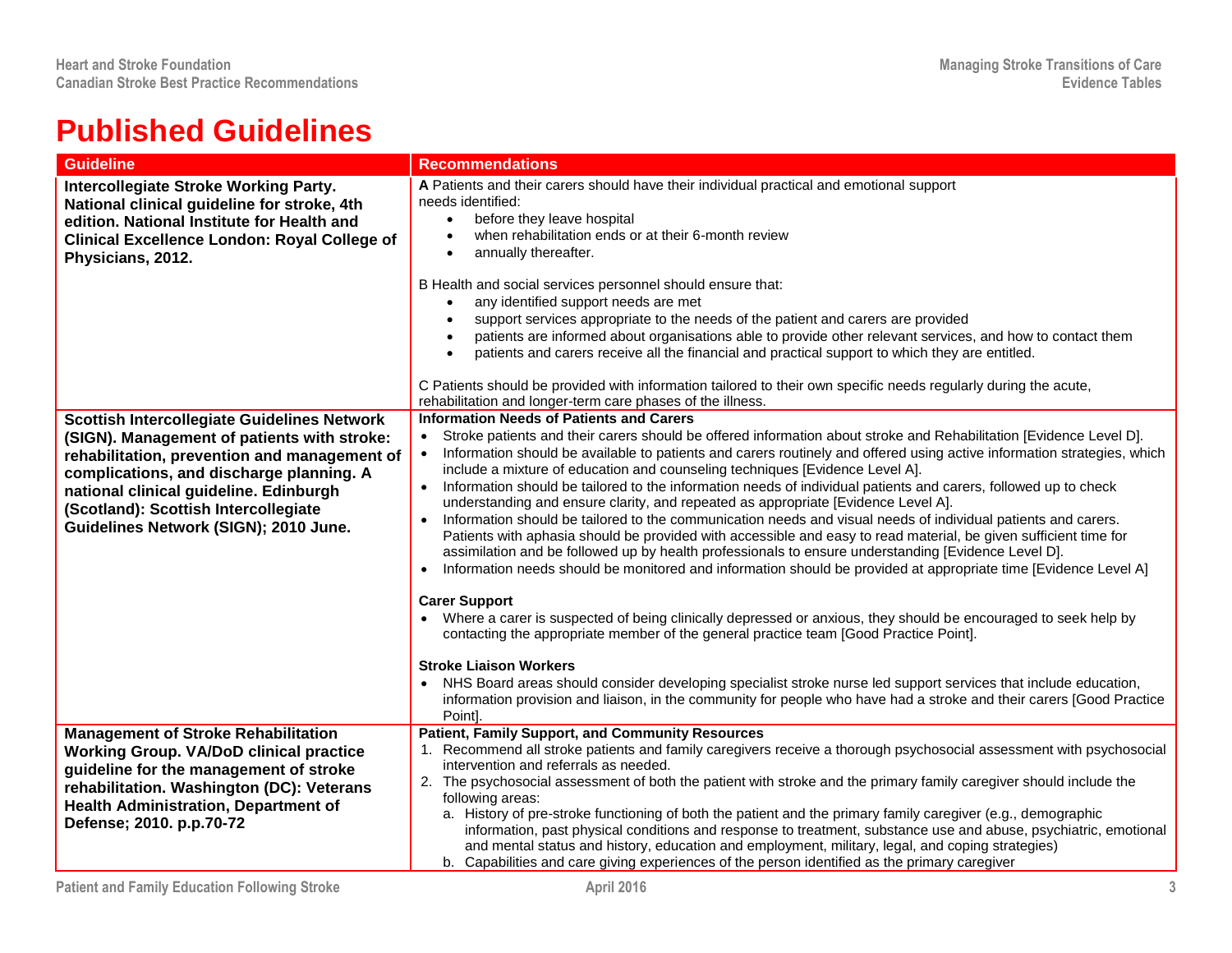| <b>Guideline</b>                                                                                                                           | <b>Recommendations</b>                                                                                                                                                                                                                                                                                                                                                                                                                                                                                                                                                                                                                                                                                                                                                                                                                                                                                                                                                                                                                            |
|--------------------------------------------------------------------------------------------------------------------------------------------|---------------------------------------------------------------------------------------------------------------------------------------------------------------------------------------------------------------------------------------------------------------------------------------------------------------------------------------------------------------------------------------------------------------------------------------------------------------------------------------------------------------------------------------------------------------------------------------------------------------------------------------------------------------------------------------------------------------------------------------------------------------------------------------------------------------------------------------------------------------------------------------------------------------------------------------------------------------------------------------------------------------------------------------------------|
|                                                                                                                                            | c. Caregiver understanding of the patient's needs for assistance and caregiver's ability to meet those needs<br>d. Family dynamics and relationships<br>e. Availability, proximity, and anticipated involvement of other family members<br>f. Resources (e.g., income and benefits, housing, and social network)<br>g. Spiritual and cultural activities<br>h. Leisure time and preferred activities<br>Patient/family/caregiver understanding of the condition, treatment, and prognosis, as well as hopes and<br>expectations for recovery<br>Patient/family/caregiver expectations of stroke-related outcomes and preferences for follow-up care<br>J.<br>3. Families and caregivers should be educated in the care of patients who have experienced a severe stroke, who are<br>maximally dependent in ADL, or have a poor prognosis for functional recovery; as these patients are not candidates<br>for rehabilitation intervention.<br>4. Families should receive counseling on the benefits of nursing home placement for long-term care. |
|                                                                                                                                            | <b>Discharge from Rehabilitation</b><br>1. Recommend patient and family are educated regarding pertinent risk factors for stroke.<br>2. Recommend that the family and caregivers receive all necessary equipment and training prior to discharge from<br>rehabilitation services. [I]<br>3. Family counseling focusing on psychosocial and emotional issues and role adjustment should be encouraged and<br>made available to patients and their family members upon discharge.                                                                                                                                                                                                                                                                                                                                                                                                                                                                                                                                                                   |
|                                                                                                                                            | <b>Long-Term Management</b><br>1. Recommend post-discharge telephone follow-up with patients and caregivers be initiated and include problem<br>solving and educational information.<br>2. If available, asynchronous and real-time tele-health, video, and web-based technologies, (e.g., web-based support<br>groups, tele-rehabilitation), should be considered for patients who are unable to travel into the facility for care and<br>services.<br>3. Patient and family should be educated regarding pertinent risk factors for stroke.<br>4. Provide patient information about, and access to community based resources.                                                                                                                                                                                                                                                                                                                                                                                                                   |
|                                                                                                                                            | <b>Family/Community Support</b><br>1. Patients and caregivers should be educated throughout the rehabilitation process to address patient's rehabilitation<br>needs, expected outcomes, procedures and treatment as well as appropriate follow-up in the home/community. [B]<br>2. Patient and caregiver education should be provided in both interactive and written formats. [B]<br>3. Caregivers should be provided in a variety of methods of training based on their specific needs, cognitive capability,<br>and local resources; Training may be provided in individual or group format, and in community-based programs. [B]                                                                                                                                                                                                                                                                                                                                                                                                              |
| <b>Clinical Guidelines for Stroke Management</b><br>2010. Melbourne (Australia): National Stroke<br>Foundation; 2010 Sep. p. 81-82; 97-98. | Safe transfer of care from hospital to community<br>• A documented post-discharge care plan is developed in collaboration with the patient and family and a copy provided<br>to them. This may include relevant community services, self-management strategies (e.g. information on medication<br>and compliance advice, goals and therapy to continue at home), stroke support services, any further rehabilitation or<br>outpatient appointments, and an appropriate contact number for any queries [Grade GPP]                                                                                                                                                                                                                                                                                                                                                                                                                                                                                                                                 |
|                                                                                                                                            | <b>Carer Training</b><br>Relevant member of the multidisciplinary team should provide specific and tailored training for carers/family before<br>the stroke survivor is discharged home. This should include training, as necessary, in personal care techniques,                                                                                                                                                                                                                                                                                                                                                                                                                                                                                                                                                                                                                                                                                                                                                                                 |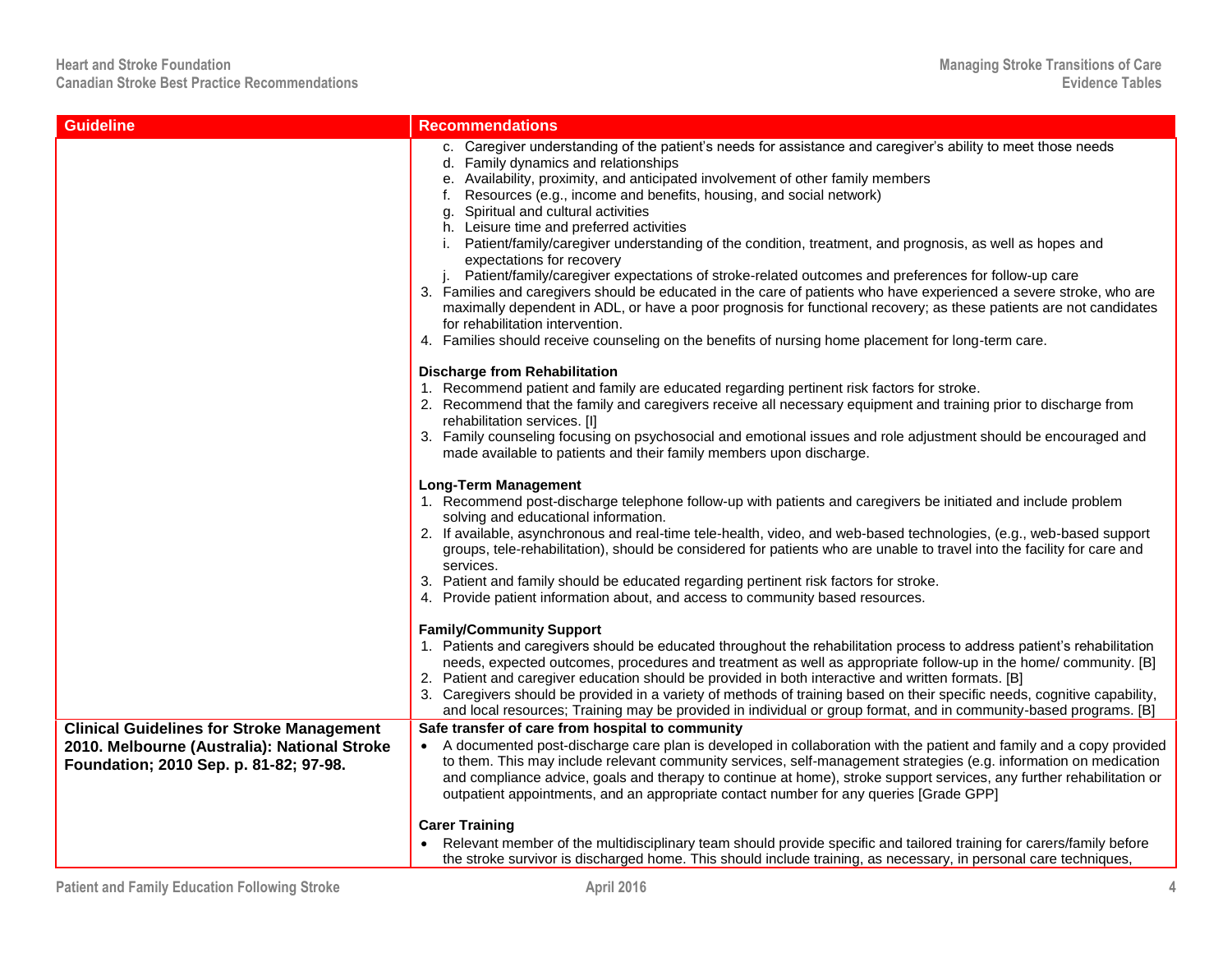| <b>Guideline</b>                                                                                                                | <b>Recommendations</b>                                                                                                                                                                                                                                                                                                                                                                                                                                                                                                                                                                                                                                                                                                                                                                                                                                                                                                                                                                                                                                                                                                                                                                                                |
|---------------------------------------------------------------------------------------------------------------------------------|-----------------------------------------------------------------------------------------------------------------------------------------------------------------------------------------------------------------------------------------------------------------------------------------------------------------------------------------------------------------------------------------------------------------------------------------------------------------------------------------------------------------------------------------------------------------------------------------------------------------------------------------------------------------------------------------------------------------------------------------------------------------------------------------------------------------------------------------------------------------------------------------------------------------------------------------------------------------------------------------------------------------------------------------------------------------------------------------------------------------------------------------------------------------------------------------------------------------------|
|                                                                                                                                 | communication strategies, physical handling techniques, ongoing prevention and other specific stroke-related<br>problems, sage swallowing and appropriate dietary modifications, and management of behaviours and psychosocial<br>issues [Grade B]                                                                                                                                                                                                                                                                                                                                                                                                                                                                                                                                                                                                                                                                                                                                                                                                                                                                                                                                                                    |
|                                                                                                                                 | Community rehabilitation and follow-up services<br>Contact with and education by trained staff should be offered to all stroke survivors and families/carers after<br>discharge [Grade C].<br>Stroke survivors can be managed using a case management model after discharge. If used, case manages should<br>be about to recognize and manage depression and help to coordinate appropriate interventions via a medical<br>practitioner [Grade C].<br>Stroke survivors and their carers/families should be provided with contact information for the specialist stroke service<br>and a contact person (in the hospital or community) for any post-discharge queries for at least the first year following<br>discharge [Grade GPP].<br>Self-Management                                                                                                                                                                                                                                                                                                                                                                                                                                                               |
|                                                                                                                                 | Stroke survivors who are cognitively able should be made aware of the availability of generic self-management<br>programs before discharge from hospital and be supported to access such programs once they have returned to the<br>community [Grade C].<br>Stroke-specific programs for self-management should be provided for those who require more specialized programs<br>[Grade GGP].<br>A collaboratively developed self-management care plan can be used to harness and optimize self-management skills<br>[Grade GPP].                                                                                                                                                                                                                                                                                                                                                                                                                                                                                                                                                                                                                                                                                       |
|                                                                                                                                 | <b>Peer Support</b><br>Stroke survivors and family/carers should be given information about the availability and potential benefits of a local<br>stroke support group and/or other sources of peer support before leaving hospital and when back in the community<br>[Grade GPP].                                                                                                                                                                                                                                                                                                                                                                                                                                                                                                                                                                                                                                                                                                                                                                                                                                                                                                                                    |
|                                                                                                                                 | <b>Carer Support</b><br>Carers should be provided with tailored information and support during all stages of the recovery process. This<br>includes (but is not limited to) information provision and opportunities to talk with relevant health professionals about<br>the stroke, stroke, team members and their roles, test or assessment results, intervention plans, discharge planning,<br>community services and appropriate contact details [Grade C].<br>Where it is the wish of the person with stroke, carers should be actively involved in the recovery process by assisting<br>with goal setting, therapy sessions, discharge planning, and long-term activities [Grade GPP].<br>Carers should be provided with information about the availability and potential benefits of local stroke support groups<br>and services, at or before the person's return to the community [Grade C].<br>Carers should be offered support services after the person's return to the community. Such services can use a<br>problem-solving or educational-counselling approach [Grade C].<br>Assistance should be provided for families/carers to manage stroke survivors who have behavioural problems [Grade<br>GPP]. |
| Duncan PW, Zorowitz R, Bates B, Choi JY,<br>Glasberg JJ, Graham GD, Katz RC, Lamberty<br>K, Reker D. Management of adult stroke | <b>Patient and Family/Caregiver Education</b><br>1. Recommend that patient and family/caregiver education be provided in an interactive and written format.<br>2. Recommend that clinicians consider identifying a specific team member to be responsible for providing information to<br>the patient and family/caregiver about the nature of the stroke, stroke management rehabilitation and outcome                                                                                                                                                                                                                                                                                                                                                                                                                                                                                                                                                                                                                                                                                                                                                                                                               |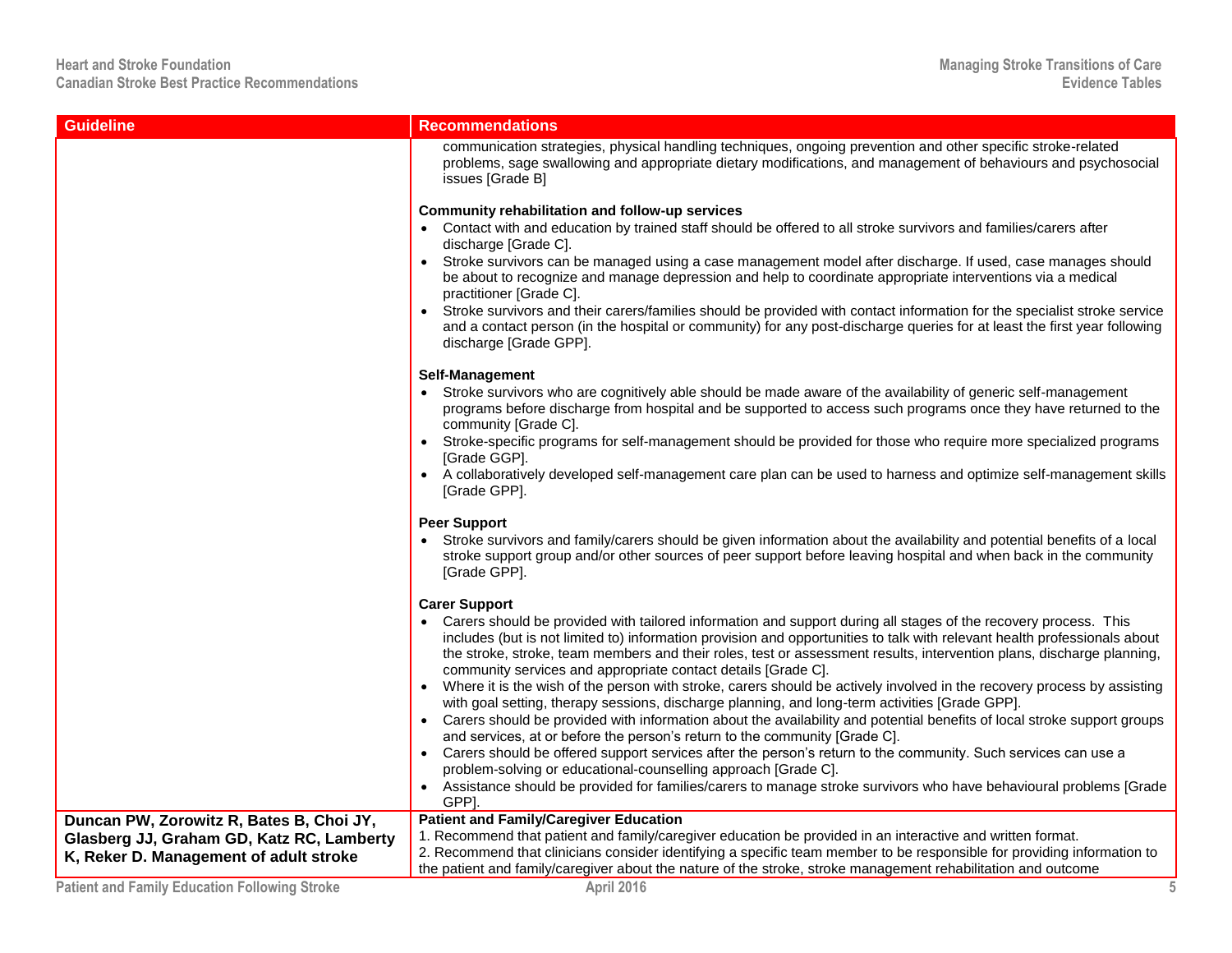| <b>Guideline</b>                                                                 | <b>Recommendations</b>                                                                                                                                                                                                                                                                                                                                                                                                                                                                                                                                                                                                                                                                                                                                                                                                                                                                                                                                                                                                                                                                                                                                                                                                                                                                                                                                                           |
|----------------------------------------------------------------------------------|----------------------------------------------------------------------------------------------------------------------------------------------------------------------------------------------------------------------------------------------------------------------------------------------------------------------------------------------------------------------------------------------------------------------------------------------------------------------------------------------------------------------------------------------------------------------------------------------------------------------------------------------------------------------------------------------------------------------------------------------------------------------------------------------------------------------------------------------------------------------------------------------------------------------------------------------------------------------------------------------------------------------------------------------------------------------------------------------------------------------------------------------------------------------------------------------------------------------------------------------------------------------------------------------------------------------------------------------------------------------------------|
| rehabilitation care: a clinical practice<br>guideline. Stroke, 2005;36:e117 -125 | expectations, and their roles in the rehabilitation process.<br>3. Recognize that the family conference is a useful means of information dissemination.<br>4. Recommend that patient and family education be documented in the patient's medical record to prevent the<br>occurrence of duplicate or conflicting information from different disciplines.                                                                                                                                                                                                                                                                                                                                                                                                                                                                                                                                                                                                                                                                                                                                                                                                                                                                                                                                                                                                                         |
|                                                                                  | Educate Patient/Family, Reach Shared Decision About Rehabilitation Program, and Determine Treatment Plan:<br>4. Recommend that patient and caregiver education be provided in an interactive and written format. Provide the patient<br>and family with an information packet that may include printed material on subjects such as the resumption of driving,<br>patient rights/responsibilities, support group information, and audiovisual programs on stroke.                                                                                                                                                                                                                                                                                                                                                                                                                                                                                                                                                                                                                                                                                                                                                                                                                                                                                                                |
|                                                                                  | Is Patient Ready for Community Living?<br>1. Recommend that the patient, family, and caregivers be fully informed about, prepared for, and involved in all aspects<br>of healthcare and safety needs.<br>2. Recommend that the family and caregivers receive all necessary equipment and training in moving and handling, in<br>order to position and transfer the patient safely in the home environment.<br>3. Recommend that the patient have appropriate vocational and income support opportunities. Stroke patients who<br>worked before their strokes should be encouraged to be evaluated for the potential to return to work, if their condition<br>permits. Vocational counseling should be offered when appropriate.<br>4. Recommend that leisure activities be identified and encouraged and that the patient be enabled to participate in these<br>activities.<br>5. Recommend that case management be put in place for complex patient and family situations.<br>6. Recommend that acute care hospitals and rehabilitation facilities maintain up-to-date inventories of community<br>resources, provide this information to stroke patients and their families and caregivers, and offer assistance in obtaining<br>needed services. Patients should be given information about, and offered contact with, appropriate local statutory and<br>voluntary agencies. |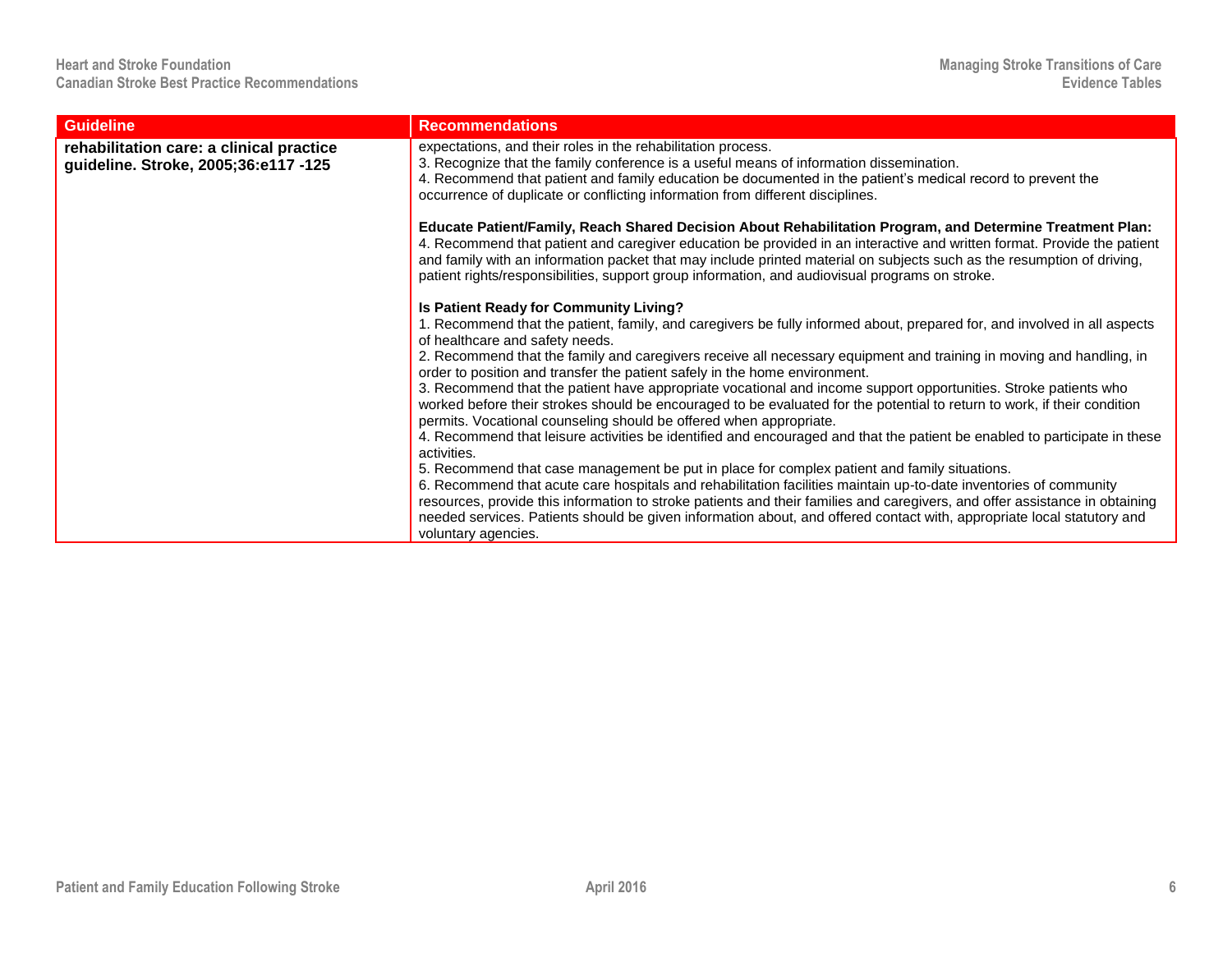## **Evidence Tables**

## **Self-Management**

| <b>Study/Type</b>                                                               | Quality<br><b>Rating</b> | <b>Sample Description</b>                                                                                                                                                                                                                                                                                                                      | <b>Method</b>                                                                                                                                                                                                                                                                                                                                                                                                                                                                                                                                                                                                                                                                                            | <b>Outcomes</b>                                                                                                                                                                                                                                                                                                                                                             | <b>Key Findings and Recommendations</b>                                                                                                                                                                                                                                                                                                                                                                                                                                                                                                                                                                                                                                                                                                                                                                                                                                                                                                                                                                                                                                                                                                                                                                                        |
|---------------------------------------------------------------------------------|--------------------------|------------------------------------------------------------------------------------------------------------------------------------------------------------------------------------------------------------------------------------------------------------------------------------------------------------------------------------------------|----------------------------------------------------------------------------------------------------------------------------------------------------------------------------------------------------------------------------------------------------------------------------------------------------------------------------------------------------------------------------------------------------------------------------------------------------------------------------------------------------------------------------------------------------------------------------------------------------------------------------------------------------------------------------------------------------------|-----------------------------------------------------------------------------------------------------------------------------------------------------------------------------------------------------------------------------------------------------------------------------------------------------------------------------------------------------------------------------|--------------------------------------------------------------------------------------------------------------------------------------------------------------------------------------------------------------------------------------------------------------------------------------------------------------------------------------------------------------------------------------------------------------------------------------------------------------------------------------------------------------------------------------------------------------------------------------------------------------------------------------------------------------------------------------------------------------------------------------------------------------------------------------------------------------------------------------------------------------------------------------------------------------------------------------------------------------------------------------------------------------------------------------------------------------------------------------------------------------------------------------------------------------------------------------------------------------------------------|
| Foster et al. 2007<br><b>UK</b><br><b>Cochrane Review</b>                       | <b>NA</b>                | 18 studies (17 different<br>samples) were included.<br>7442 participants with<br>multiple chronic<br>conditions (e.g. arthritis,<br>chronic pain, stroke,<br>hypertension, heart<br>failure etc.). Persons<br>undergoing cancer<br>therapies were excluded.<br>Samples sizes ranged<br>from 71 to 1140.<br>Mean age ranged from<br>44-79 years | All studies that assessed<br>interventions for patients<br>with chronic diseases<br>were included if the<br>programs focused on:<br>educational formats of<br>delivery; self-<br>management principles;<br>and were delivered by<br>non-professionals, or "lay<br>people"<br>There were three main<br>types of interventions<br>identified in the review:<br>an arthritis self-<br>management program,<br>the chronic disease self-<br>management program<br>(CDSMP) and its<br>equivalent (The Expert<br>Patient Programme<br>EPP), and other disease-<br>specific interventions.<br>Stroke was identified as a<br>chronic condition under<br>the studies that assessed<br>the effects of the<br>CDSMP. | Primary outcomes: health<br>status, health behavior,<br>health care use and self-<br>efficacy<br><b>Secondary outcomes:</b><br>knowledge of chronic<br>condition, social, attendance<br>level, communication with<br>health care providers, costs,<br>caregiver outcomes,<br>adverse events.<br>Assessments were<br>conducted at 6 months<br>$(n=15)$ and 12 months $(n=2)$ | <b>Health Status:</b><br>There were small but statistically significant<br>improvements in pain (SMD -0.10; 95% CI -0.17 to<br>-0.04), disability (SMD -0.15; 95% CI -0.25 to -<br>0.05) and fatigue (SMD -0.16; 95% CI -0.23 to -<br>0.09), depression (SMD -0.16; 95% CI -0.24 to -<br>0.07) and anxiety (SMD -0.14; 95% CI -0.25 to -<br>0.04) associated with the intervention group.<br>Significant improvements were also reported found<br>for health distress (SMD -0.25; 95% CI -0.34 to -<br>0.15) in the intervention group. No significant<br>differences in fatigue, shortness of breath,<br>psychological well-being, clinical measures or<br>health related quality of life were found between<br>the groups.<br><b>Health Behaviour:</b><br>There were small but statistically significant<br>increases in levels of exercise (SMD -0.20; 95% CI<br>-0.27 to -0.12) and in the frequency of practice of<br>cognitive strategies for symptom management<br>(WMD -0.55; 95% CI -0.85 to -0.26) in the<br>intervention group compared to control group.<br>Heath care use:<br>No statistically significant differences were found<br>between groups for health care provider visits or<br>time spent in hospital. |
| Lennon et al.<br>2013<br><b>Australia</b><br><b>Systematic</b><br><b>Review</b> | <b>NA</b>                | 15 studies (9 RCTs, 6<br>non-RCTs) including<br>1,233 patients >18 years,<br>diagnosed with stroke,<br>and who were focused<br>on self-management<br>interventions, at any                                                                                                                                                                     | Studies that specified<br>that patients were<br>participating specifically<br>in a "self-management"<br>intervention.                                                                                                                                                                                                                                                                                                                                                                                                                                                                                                                                                                                    | <b>Outcomes:</b><br>None stated a priori                                                                                                                                                                                                                                                                                                                                    | 9 different self-management programs were<br>identified.<br>Mean time from stroke onset to initiation of<br>program ranged from 24 days to >4 years.<br>In 9 cases, the programme being delivered had                                                                                                                                                                                                                                                                                                                                                                                                                                                                                                                                                                                                                                                                                                                                                                                                                                                                                                                                                                                                                          |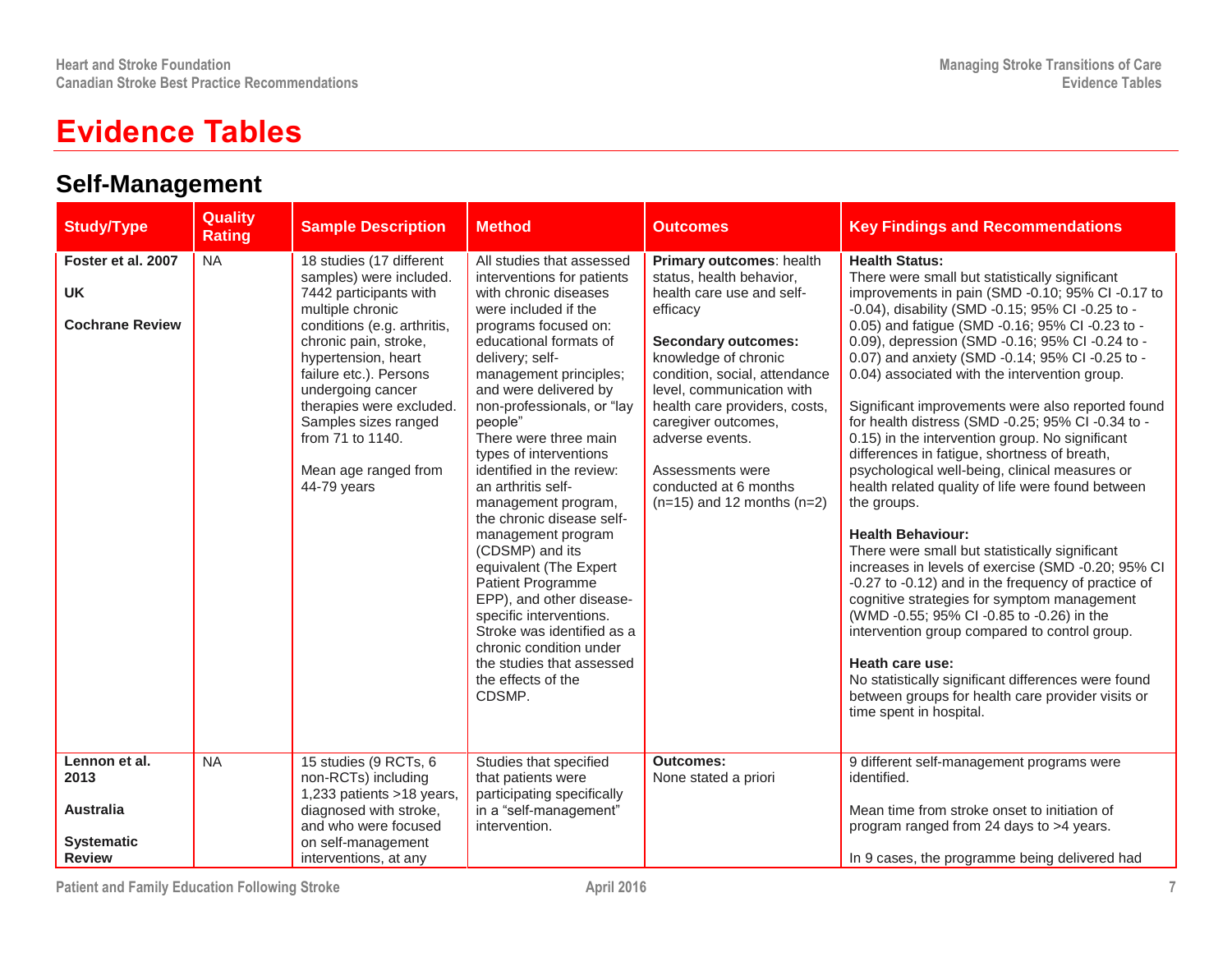| <b>Study/Type</b>                                          | <b>Quality</b><br><b>Rating</b>                                              | <b>Sample Description</b>                                                                                                                                                                                                                                                                                                                                                                                         | <b>Method</b>                                                                                                                                                                                                                                                                                                                                                                                         | Outcomes                                                                                                                                                                                                                                                                                                                                                              | <b>Key Findings and Recommendations</b>                                                                                                                                                                                                                                                                                                                                                                                                                                                                                                                                                                                                                                                                                                                                                                                                                                                                                                                                                                                                                                                                                                                                                                                                                                                                                                                                                                                                                                                                                                                     |
|------------------------------------------------------------|------------------------------------------------------------------------------|-------------------------------------------------------------------------------------------------------------------------------------------------------------------------------------------------------------------------------------------------------------------------------------------------------------------------------------------------------------------------------------------------------------------|-------------------------------------------------------------------------------------------------------------------------------------------------------------------------------------------------------------------------------------------------------------------------------------------------------------------------------------------------------------------------------------------------------|-----------------------------------------------------------------------------------------------------------------------------------------------------------------------------------------------------------------------------------------------------------------------------------------------------------------------------------------------------------------------|-------------------------------------------------------------------------------------------------------------------------------------------------------------------------------------------------------------------------------------------------------------------------------------------------------------------------------------------------------------------------------------------------------------------------------------------------------------------------------------------------------------------------------------------------------------------------------------------------------------------------------------------------------------------------------------------------------------------------------------------------------------------------------------------------------------------------------------------------------------------------------------------------------------------------------------------------------------------------------------------------------------------------------------------------------------------------------------------------------------------------------------------------------------------------------------------------------------------------------------------------------------------------------------------------------------------------------------------------------------------------------------------------------------------------------------------------------------------------------------------------------------------------------------------------------------|
| Harwood et al.<br>2011<br><b>New Zealand</b><br><b>RCT</b> | $CA: \Box$<br>Blinding:<br>Patient <b>E</b><br>Assessor⊠<br>$ITT: \boxed{2}$ | point post stroke.<br>Mean age of participants<br>across all included<br>studies was 67 years.<br>172 patients > 15 years,<br>6-12 weeks post stroke<br>living outside of<br>institutional care and<br>identified as Maori or<br>Pacific ethnicity. Most<br>patients were identified<br>for potential inclusion<br>during their acute<br>hospital stay. 48% of<br>participants were male.<br>Mean age: 61.4 years | Patients were<br>randomized to either<br>intervention a (n=48), b<br>$(n=46)$ , both a and b<br>$(n=32)$ or control $(n=31)$ .<br>Intervention a (DVD):<br>involved watching an 80<br>minute DVD. The patient<br>was subsequently able to<br>take the DVD with them.<br>The DVD was culturally<br>specific, involved stories<br>from stroke survivors and<br>was focused on<br>information provision. | <b>Primary outcome:</b><br>SF-36 (physical and mental<br>component summary<br>scores), Frenchay Activities<br>Index (FAI), Caregiver Strain<br>Index (CSI), blood pressure,<br>assessed at 12 months.<br>Secondary outcomes:<br>Barthel index (BI),<br>dependency (modified<br>Rankin score >2) and<br>rehabilitation service use.<br>assessed at 6 and 12<br>months. | been informed by Social Cognitive Theory.<br>The programs were group-based (n=8) and<br>delivered one-on-one (n=7). Components of the<br>programs included workbooks, DVDs, problem-<br>solving quizzes and exercise sessions. In all<br>studies there were elements of information<br>provision, problem solving, and goal-setting.<br>In 6/9 RCTS, there were significant improvements<br>associated with the intervention group in: disability<br>and confidence in recovery, the stroke-specific<br>quality of life sub-scales of family roles (p<0.01),<br>fine motor tasks, (p<0.05), stroke knowledge, and<br>mRS scores.<br>In the non-randomized studies, significant<br>improvements were reported in at least one of the<br>studies for: depression, mobility (6-minute walk<br>test), balance, the Stroke Self-Efficacy<br>Questionnaire and Recovery Locus of Control<br>Measure.<br>There were no statistically significant differences in<br>any outcomes at 6 months.<br>Outcomes assessed at 12 months:<br>At 6 months, mean physical component score of<br>the SF-36 was significantly higher among<br>participants in the TCS group (p=0.004) and mean<br>CSI scores among caregivers were lower (p=0.03),<br>compared with the other treatment and control<br>groups.<br>At 12 months, significantly fewer participants in the<br>TCS group were dependent (OR= 0.42, 95% CI 0.2<br>to 0.89, $p = 0.023$ ) and a lower mean CSI score (-<br>1.5 points, 95% CI -2.8 to -0.1, P = 0.034).<br>There were no other significant differences |
|                                                            |                                                                              |                                                                                                                                                                                                                                                                                                                                                                                                                   | Intervention b (TCS-<br>Take Charge Session):<br>involved an 80-minute<br>session with a research<br>assistant. Patients were                                                                                                                                                                                                                                                                         |                                                                                                                                                                                                                                                                                                                                                                       | between groups.                                                                                                                                                                                                                                                                                                                                                                                                                                                                                                                                                                                                                                                                                                                                                                                                                                                                                                                                                                                                                                                                                                                                                                                                                                                                                                                                                                                                                                                                                                                                             |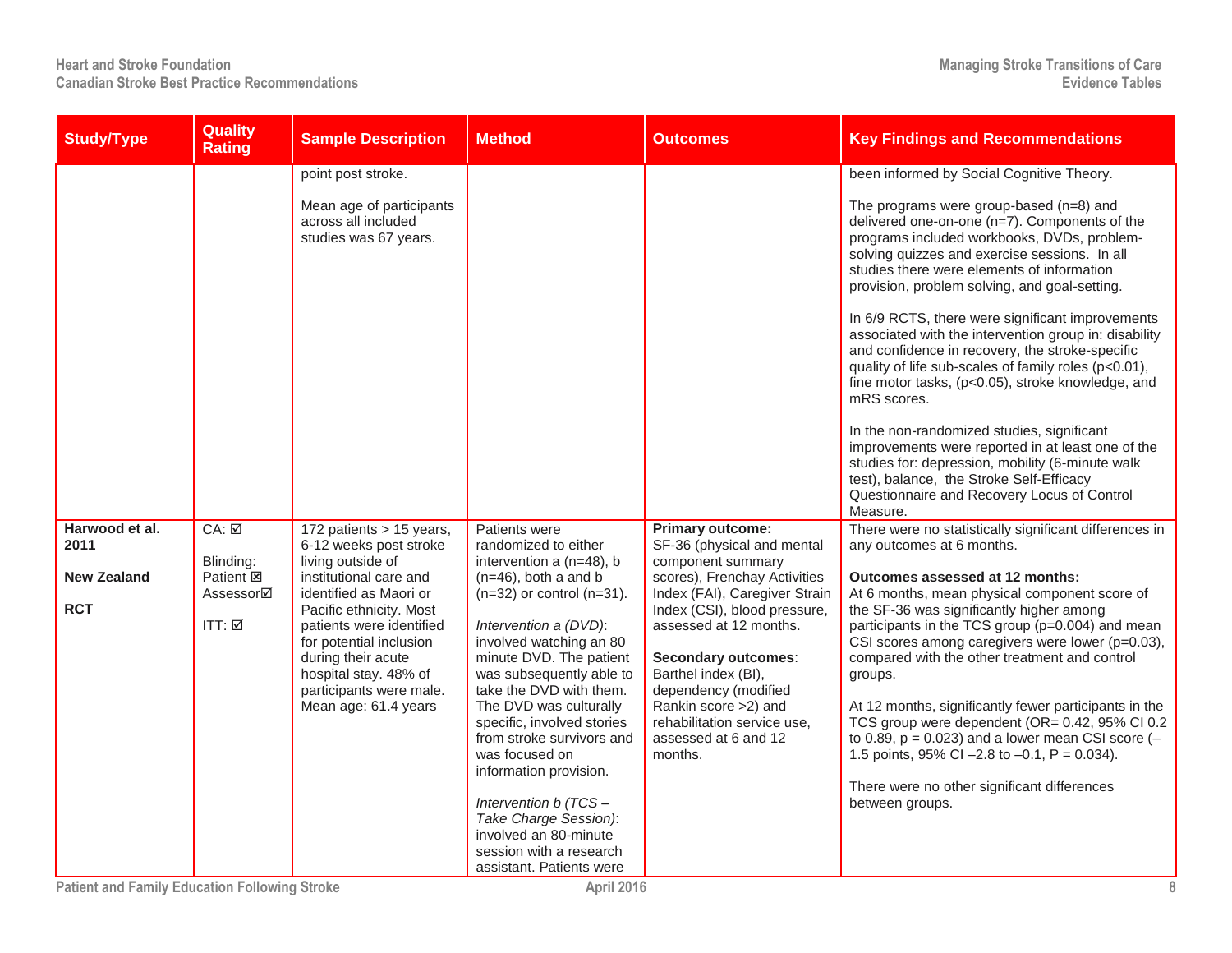| <b>Study/Type</b>                                         | <b>Quality</b><br><b>Rating</b>                                                      | <b>Sample Description</b>                                                                                                                                                                                      | <b>Method</b>                                                                                                                                                                                                                                                                                                                                                                                                                                                                                                                                                                                                                                                                                                                                                                                                                                                                                                                                                                                           | <b>Outcomes</b>                                                                                                                                                                                                                                                                                                                                                                                                            | <b>Key Findings and Recommendations</b>                                                                                                                                                                                                                                                                                                                                                                                                                          |
|-----------------------------------------------------------|--------------------------------------------------------------------------------------|----------------------------------------------------------------------------------------------------------------------------------------------------------------------------------------------------------------|---------------------------------------------------------------------------------------------------------------------------------------------------------------------------------------------------------------------------------------------------------------------------------------------------------------------------------------------------------------------------------------------------------------------------------------------------------------------------------------------------------------------------------------------------------------------------------------------------------------------------------------------------------------------------------------------------------------------------------------------------------------------------------------------------------------------------------------------------------------------------------------------------------------------------------------------------------------------------------------------------------|----------------------------------------------------------------------------------------------------------------------------------------------------------------------------------------------------------------------------------------------------------------------------------------------------------------------------------------------------------------------------------------------------------------------------|------------------------------------------------------------------------------------------------------------------------------------------------------------------------------------------------------------------------------------------------------------------------------------------------------------------------------------------------------------------------------------------------------------------------------------------------------------------|
| Cadilhac et al.<br>2011<br><b>Australia</b><br><b>RCT</b> | $CA: \overline{M}$<br>Blinding:<br>Patient <b>E</b><br>Assessor⊠<br>ITT: $\boxtimes$ | 143 patients > 18 years,<br>more than 3 months post<br>stroke. 78% of<br>participants experienced<br>the index stroke >12<br>months previously.<br>59% of participants were<br>female. Mean age: 69.4<br>vears | guided in a patient-<br>centered goal setting<br>process for recovery.<br>The control group<br>received a 30-minute<br>session with a research<br>assistant. Patients were<br>given written educational<br>material.<br>Participants were<br>randomized to one of<br>three groups: Stroke-<br>Specific Self-<br>Management Program<br>$(SSMP)(n=48)$ , the<br><b>Stanford Chronic Disease</b><br>Self-Management<br>Program, referred to as<br>the generic group (n=47)<br>or standard care (n=48).<br>Patients in the SSMP<br>participated in an 8 week<br>$(1x per week - 2.5 hours)$<br>co-facilitated program,<br>delivered by health<br>professionals and trained<br>peer leaders. The<br>information provided was<br>stroke-specific and<br>reinforced at each visit,<br>as required.<br>The generic group<br>participated in a 6-week<br>program (2.5 hours per<br>night, one night per<br>week), covering a wide<br>range of topics, which<br>was co-facilitated and led<br>by trained leaders. | <b>Primary outcome:</b><br>Feasibility, assessed by the<br>numbers of patients who<br>expressed interest, attended<br>and completed the program.<br><b>Secondary outcomes:</b><br><b>Health Education Impact</b><br>Questionnaire, Assessment<br>of Quality of Life tool, and<br>mood (Irritability, depression,<br>and anxiety scales).<br>Assessments were<br>conducted at baseline, post-<br>intervention and 6 months. | There was no difference in the number of patients<br>who completed the generic vs. the SSMP<br>intervention (38% vs. 52%; P=0.18).<br>There was no difference in the number of adverse<br>events (n=36) between the generic, SSMP or<br>control groups (p=0.47).<br>Patients in all groups demonstrated improvement<br>over time. There were no significant differences in<br>outcomes between the generic and SSMP groups<br>for any of the secondary outcomes. |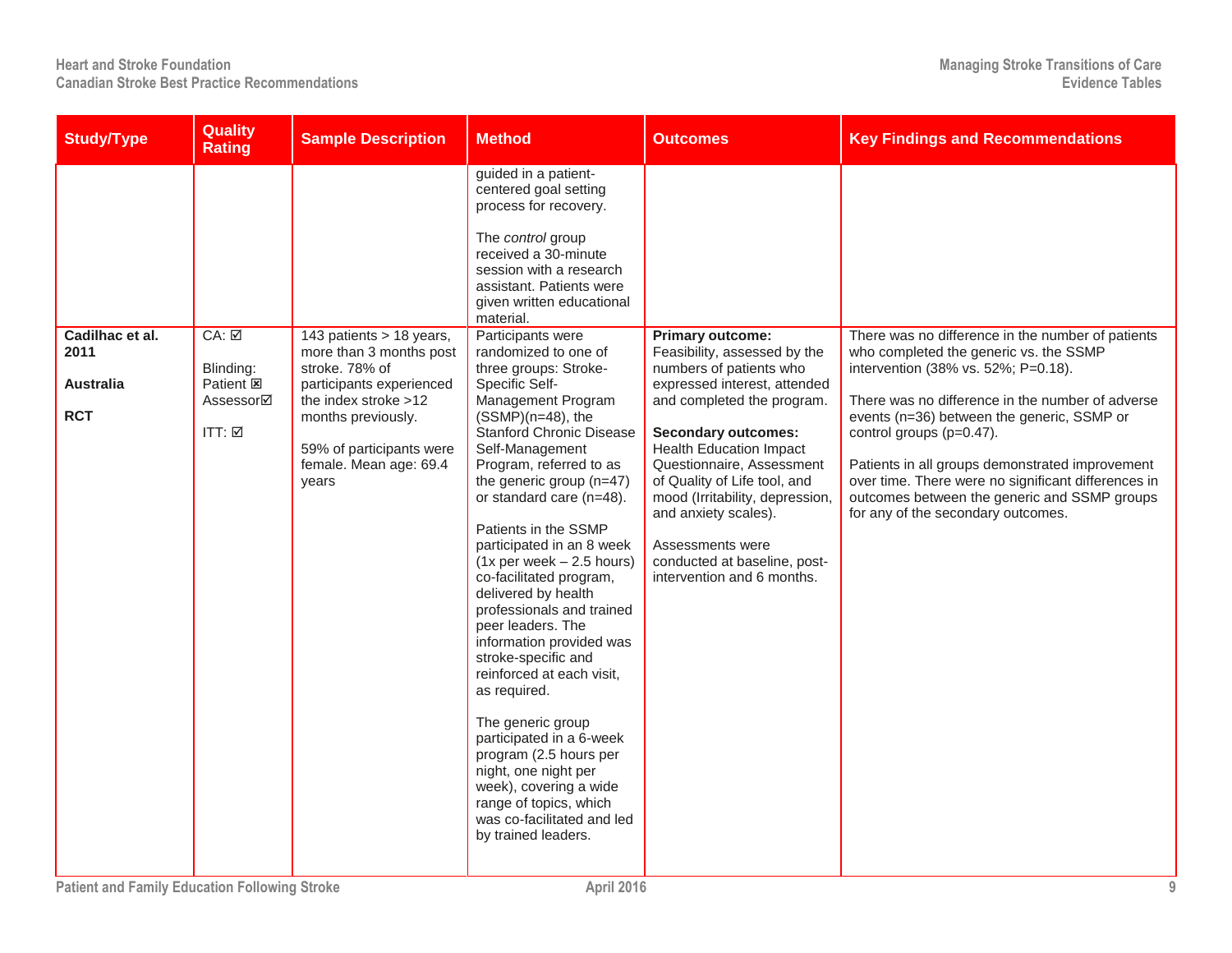| <b>Study/Type</b>                                        | <b>Quality</b><br><b>Rating</b>                                                     | <b>Sample Description</b>                                                                                                                                                                                                                | Method                                                                                                                                                                                                                                                                                                                                                                                                                                                                                                                                                                                                                                                                                                | <b>Outcomes</b>                                                                                                                                                        | <b>Key Findings and Recommendations</b>                                                                                                                                                                                                                                                                                                                                                                                                                                                                                                  |
|----------------------------------------------------------|-------------------------------------------------------------------------------------|------------------------------------------------------------------------------------------------------------------------------------------------------------------------------------------------------------------------------------------|-------------------------------------------------------------------------------------------------------------------------------------------------------------------------------------------------------------------------------------------------------------------------------------------------------------------------------------------------------------------------------------------------------------------------------------------------------------------------------------------------------------------------------------------------------------------------------------------------------------------------------------------------------------------------------------------------------|------------------------------------------------------------------------------------------------------------------------------------------------------------------------|------------------------------------------------------------------------------------------------------------------------------------------------------------------------------------------------------------------------------------------------------------------------------------------------------------------------------------------------------------------------------------------------------------------------------------------------------------------------------------------------------------------------------------------|
| Kendall et al.<br>2007<br><b>Australia</b><br><b>RCT</b> | CA: ☑<br>Blinding:<br>Patient <b>図</b><br>Assessor <sup>E</sup><br>$ITT: \boxtimes$ | 100 patients less than a<br>few months since first-<br>ever stroke no history of<br>dementia or psychiatric<br>disorder, living<br>independently in the<br>presence of a family or<br>friend (i.e. an "enabler").<br>Mean age: 66 years. | The standard care group<br>received the typical<br>information and care<br>provided by the hospital<br>team upon discharge<br>from hospital.<br>Participants were<br>randomized to either<br>intervention (n=58) or<br>control groups (n=42).<br>Intervention was the<br><b>Stanford University's</b><br>Chronic Disease Self-<br>Management (CDSM) +<br>one stroke-specific<br>information session.<br>Duration of the course<br>was 7 weeks (2 hours per<br>night). Courses were<br>delivered in community<br>settings and facilitated by<br>two trained health<br>professionals using the<br>highly structured course<br>protocol.<br>Participants in the control<br>group received usual<br>care. | <b>Outcomes: Stroke Specific</b><br>Quality of Life Scale<br>(SSQOL).<br>Assessments were<br>conducted every 3 months<br>after stroke up to 1 year (4<br>time points). | Self-efficacy was found to be significant predictor<br>of all outcome variables on the SSQOL (p<0.01).<br>Self-efficacy was therefore included as a covariate<br>in the final models.<br>Physical domain: Over time, participants in the<br>intervention group demonstrated greater<br>improvement in 1/5 SSQoL domains (fine motor<br>task).<br>Psychological domain: Over time, participants in<br>the intervention group demonstrated greater<br>improvement in 3/7 SSQoL domains (family roles,<br>self-care, and work productivity. |
| Johnston et al.<br>2007<br>UK                            | CA: 25<br>Blinding:<br>Patient <b>E</b>                                             | 203 patients with a<br>confirmed diagnosis of<br>stroke admitted to an                                                                                                                                                                   | Patients were admitted<br>either during their<br>hospital stay or after                                                                                                                                                                                                                                                                                                                                                                                                                                                                                                                                                                                                                               | <b>Primary outcome:</b><br><b>Observer Assessed</b><br>Disability (OAD), Barthel                                                                                       | Patients receiving the workbook had statistically<br>significantly greater recovery from disability (OAD),<br>compared to the control group (p=0.019).                                                                                                                                                                                                                                                                                                                                                                                   |
|                                                          | Assessor⊠                                                                           | acute hospital and 172<br>carers.                                                                                                                                                                                                        | discharge. They were<br>randomized to either the                                                                                                                                                                                                                                                                                                                                                                                                                                                                                                                                                                                                                                                      | Index (BI)                                                                                                                                                             | There were no statistically significant differences                                                                                                                                                                                                                                                                                                                                                                                                                                                                                      |
| <b>RCT</b>                                               |                                                                                     |                                                                                                                                                                                                                                          | control (n=100) or                                                                                                                                                                                                                                                                                                                                                                                                                                                                                                                                                                                                                                                                                    | <b>Secondary outcomes:</b>                                                                                                                                             | between groups in in mean BI, HADS or                                                                                                                                                                                                                                                                                                                                                                                                                                                                                                    |
|                                                          | ITT: ☑                                                                              | 61% of patients were<br>male. Mean age: 69                                                                                                                                                                                               | intervention (n=103)                                                                                                                                                                                                                                                                                                                                                                                                                                                                                                                                                                                                                                                                                  | Hospital anxiety &<br>Depression Scale (HADS),                                                                                                                         | satisfaction with care over time.                                                                                                                                                                                                                                                                                                                                                                                                                                                                                                        |
|                                                          |                                                                                     | years.<br>61% of carers were<br>female. Mean age was<br>61 years.                                                                                                                                                                        | group.<br>Intervention involved the<br>use of a workbook for the<br>patient and their<br>caregiver. A "workbook<br>implementer" facilitated                                                                                                                                                                                                                                                                                                                                                                                                                                                                                                                                                           | SF-36 (caregiver),<br>satisfaction (0-10 scale),<br>perceived control (Recovery<br>Locus of Control Scale<br>(RLOC)), confidence (0-10<br>scale).                      | Significantly more patients in the intervention group<br>were lost to follow-up (28% vs. 16%, p<0.05).                                                                                                                                                                                                                                                                                                                                                                                                                                   |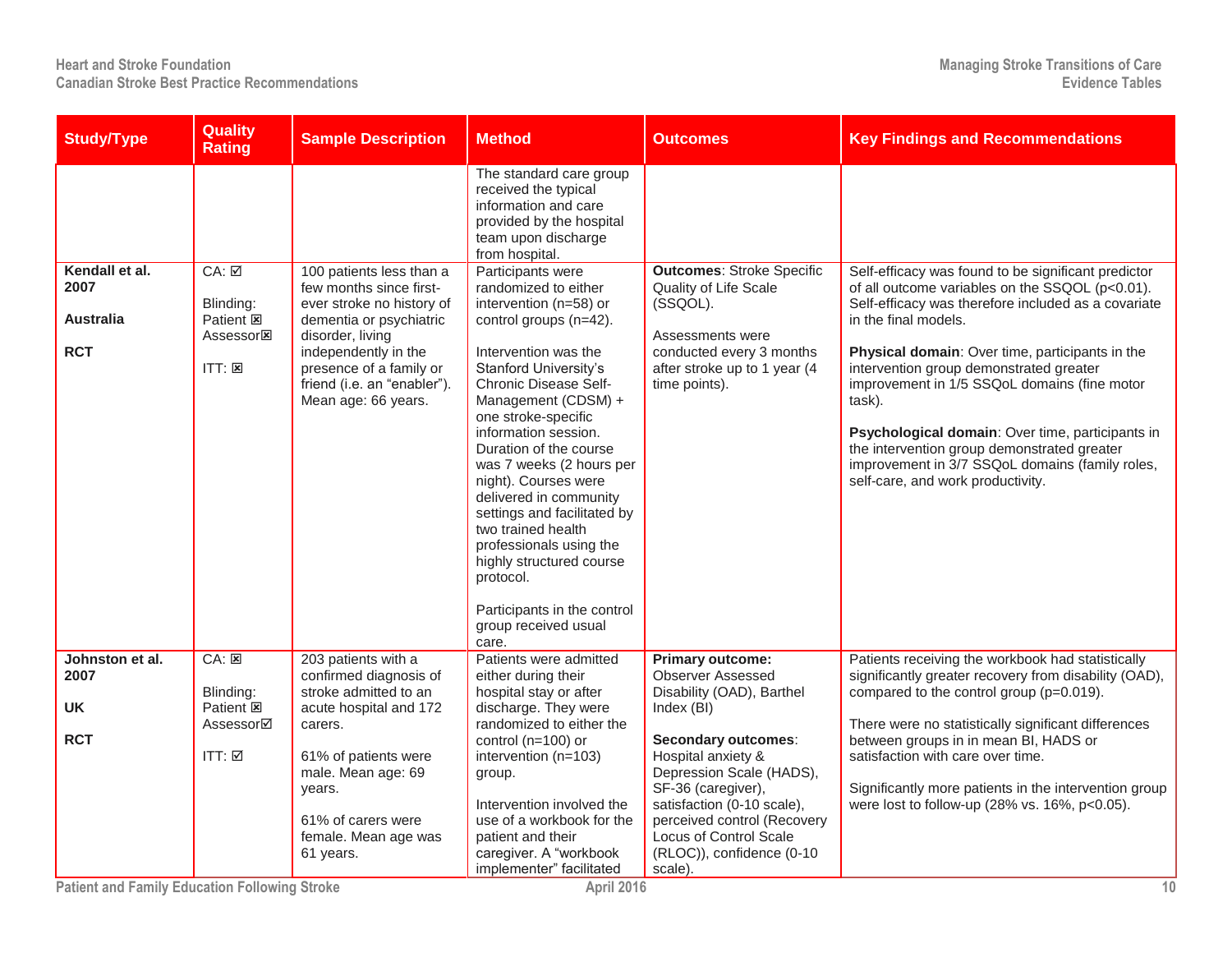| Study/Type | <b>Quality</b><br><b>Rating</b> | <b>Sample Description</b> | <b>Method</b>                                                                                                                                                                                                                                                                                                                                                         | <b>Outcomes</b>                                                                                      | <b>Key Findings and Recommendations</b> |
|------------|---------------------------------|---------------------------|-----------------------------------------------------------------------------------------------------------------------------------------------------------------------------------------------------------------------------------------------------------------------------------------------------------------------------------------------------------------------|------------------------------------------------------------------------------------------------------|-----------------------------------------|
|            |                                 |                           | the use of the workbook<br>over a five week period<br>with a home visit during<br>the first, second and last<br>week and phone calls<br>during the third and<br>fourth week.<br>The workbook included<br>stroke related information<br>and strategies and tools<br>for coping. The<br>workbook's focus was to<br>encourage and facilitate<br>patient self-management. | Assessments were<br>conducted at baseline (<2<br>weeks after discharge), 8<br>weeks and at 6 months. |                                         |

## **Patient and Caregiver Education and Skills Training**

| <b>Study/Type</b>                | <b>Quality</b><br><b>Rating</b>  | <b>Sample Description</b>                                                 | <b>Method</b>                                                                | <b>Outcomes</b>                                                                                | <b>Key Findings and Recommendations</b>                                                                                               |  |  |  |  |  |
|----------------------------------|----------------------------------|---------------------------------------------------------------------------|------------------------------------------------------------------------------|------------------------------------------------------------------------------------------------|---------------------------------------------------------------------------------------------------------------------------------------|--|--|--|--|--|
|                                  | <b>Patients &amp; Caregivers</b> |                                                                           |                                                                              |                                                                                                |                                                                                                                                       |  |  |  |  |  |
| Forster et al.<br>2012           | <b>NA</b>                        | 21 RCTs (n=2289<br>patients, n=1290 carers)<br>with stroke or TIA. Trials | The effectiveness of an<br>information intervention<br>vs. standard care was | <b>Primary Outcomes:</b><br>Patient and/or carer stroke<br>and stroke services                 | <b>Patient outcomes</b><br>Knowledge: SMD=0.29, 95% CI 0.12 to 0.46,<br>p<0.001. Results from 6 trials (n=536) included.              |  |  |  |  |  |
| <b>UK</b>                        |                                  | in which information<br>provision was provided                            | examined.                                                                    | knowledge, patient and carer<br>mood (e.g., depression and                                     | Subgroup analyses did not identify significant<br>differences in effect between passive and active                                    |  |  |  |  |  |
| <b>Cochrane</b><br><b>Review</b> |                                  | as part of a more<br>complex intervention                                 | In 14 trials, the<br>intervention was focused                                | anxiety).                                                                                      | interventions (p>0.05).                                                                                                               |  |  |  |  |  |
|                                  |                                  | were excluded.                                                            | on either the patient or<br>carer exclusively.                               | <b>Secondary Outcomes:</b><br>Activities of daily living,                                      | Depression: MD=-0.52, 95% CI -0.93 to -0.10,<br>p<0.05. Results from 7 trials (n=720) included.                                       |  |  |  |  |  |
|                                  |                                  | In 19 of the trials, the<br>majority of patients were<br>>60 years.       | The timing of the<br>intervention was                                        | participation, social activities,<br>perceived health status,<br>quality of life, satisfaction | Subgroup analysis demonstrated a significant<br>difference between passive and active<br>interventions in favor of active information |  |  |  |  |  |
|                                  |                                  |                                                                           | implemented prior to<br>discharge $(n=9)$ , at                               | with information, hospital<br>readmission and service                                          | $(p<0.05)$ .                                                                                                                          |  |  |  |  |  |
|                                  |                                  |                                                                           | varying times within 12<br>months of stroke $(n=7)$                          | contact, compliance with<br>treatment, and death and/or                                        | Anxiety: MD=-0.34, 95% CI -1.17 to 0.50, p>0.05.<br>Results from 7 trials (n=720) included.                                           |  |  |  |  |  |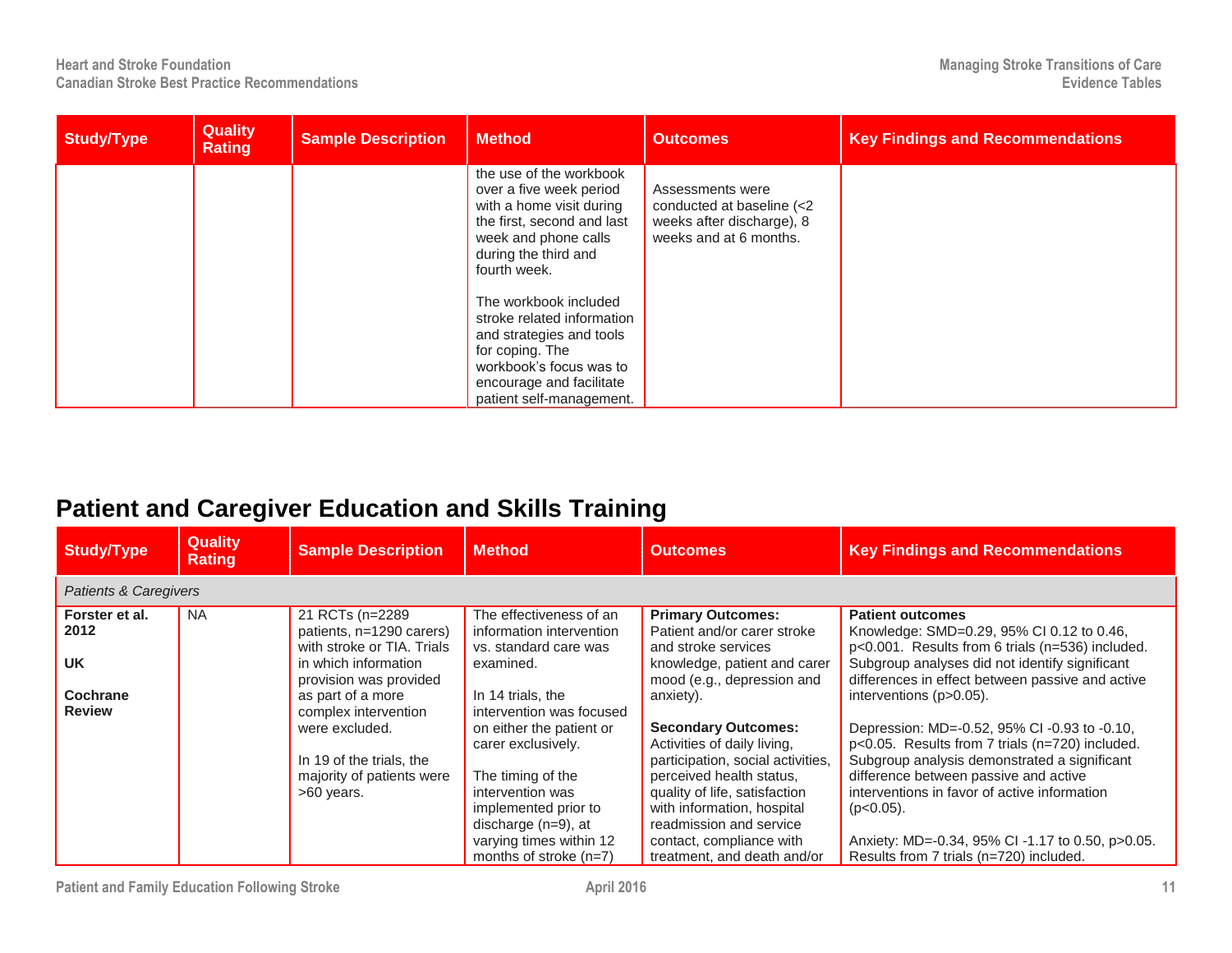| <b>Study/Type</b> | <b>Quality</b><br><b>Rating</b> | <b>Sample Description</b>                      | <b>Method</b>                                       | <b>Outcomes</b>                                      | <b>Key Findings and Recommendations</b>                                                                                      |
|-------------------|---------------------------------|------------------------------------------------|-----------------------------------------------------|------------------------------------------------------|------------------------------------------------------------------------------------------------------------------------------|
|                   |                                 |                                                | and was >12 months<br>$(n=4)$                       | institutionalization.                                | Death: OR=0.86, 95% CI 0.59 to 1.25, p>0.05.<br>Results from 9 trials (n=1553) included.                                     |
|                   |                                 |                                                |                                                     |                                                      | Satisfaction with stroke information: OR=2.07, 95%<br>CI 1.33 to 3.23, p<0.001. Results from 5 trials<br>(n=541) included.   |
|                   |                                 |                                                |                                                     |                                                      | Satisfaction with service information: OR=1.18,<br>95% CI 0.76 to 1.83, p>0.05. Results from 4 trials<br>$(n=452)$ included. |
|                   |                                 |                                                |                                                     |                                                      | <b>Caregiver outcomes</b><br>Knowledge: SMD=0.74, 95% CI 0.06 to 1.43,<br>p<0.05. Results from 4 trials (n=336) included.    |
|                   |                                 |                                                |                                                     |                                                      | Psychological Distress: OR=1.13, 95% CI 0.65 to<br>1.97, $p > 0.05$ . Results from 4 trials (n=498)<br>included.             |
|                   |                                 |                                                |                                                     |                                                      | Satisfaction with stroke information: OR=1.78, 95%<br>CI 0.88 to 3.60, p>0.05. Results from 2 trials<br>$(n=165)$ included.  |
|                   |                                 |                                                |                                                     |                                                      | Satisfaction with service information: OR=1.30,<br>95% CI 0.71 to 2.37, p>0.05. Results from 3 trials<br>$(n=214)$ included. |
| Chau et al. 2014  | CA: E                           | 188 patients who had                           | Patients were                                       | <b>Patient outcomes:</b>                             | At one year, 38 patients in the intervention group                                                                           |
|                   |                                 | been discharged from                           | randomized to a short-                              | Chinese version of modified                          | and 33 caregivers completed the study and 89                                                                                 |
| China             | Blinding:                       | acute inpatient                                | term, user-pay, post-                               | Barthel Index (BI), Mini                             | patients in the control group and 78 caregivers in                                                                           |
| <b>RCT</b>        | Patient <b>図</b><br>Assessor ☑  | rehabilitation and had<br>been residing in the | discharge stroke<br>rehabilitation program for      | <b>Mental State Examination</b><br>(MMSE), Geriatric | the control group.                                                                                                           |
|                   |                                 | community prior to stroke                      | approximately 4 months,                             | Depression Scale (GDS),                              | There were no significant differences between                                                                                |
|                   | ITT: <b>z</b>                   | and their caregivers                           | with the aim of discharge                           | State Self-Esteem Scale                              | groups at either 4 or 12 months on any of the                                                                                |
|                   |                                 | $(n=140)$ .                                    | home (n=60), or usual                               | (SSES), institutionalization                         | following outcomes: BI, MMSE, GDS, SSES and                                                                                  |
|                   |                                 |                                                | care (post-discharge,                               | rate                                                 | ZBI.                                                                                                                         |
|                   |                                 | 56% of patients were                           | rehabilitation in a geriatric                       |                                                      |                                                                                                                              |
|                   |                                 | male. Mean age was 72<br>years.                | day hospital)(n=128).<br>Although the total therapy | Caregiver outcome:<br>Zarit Burden Interview (ZBI)   | Mean gain in BI scores from baseline to 12-months<br>for intervention and control groups were: 23.2 vs.                      |
|                   |                                 |                                                | time was similar between                            |                                                      | 17.4.                                                                                                                        |
|                   |                                 | 74% of caregivers were                         | groups (12 hours/week),                             | Assessments were                                     |                                                                                                                              |
|                   |                                 | female. Mean age was                           | therapies were provided                             | conducted at baseline, 4 and                         | The odds of institutionalization at 12 months were                                                                           |
|                   |                                 | 55 years. 45% of                               | 6 days/week vs. 2                                   | 12 months.                                           | higher among patients in the control group                                                                                   |
|                   |                                 | caregivers were                                | days/week.                                          |                                                      | (OR=4.96, 95% CI 1.13-21.75), after controlling for                                                                          |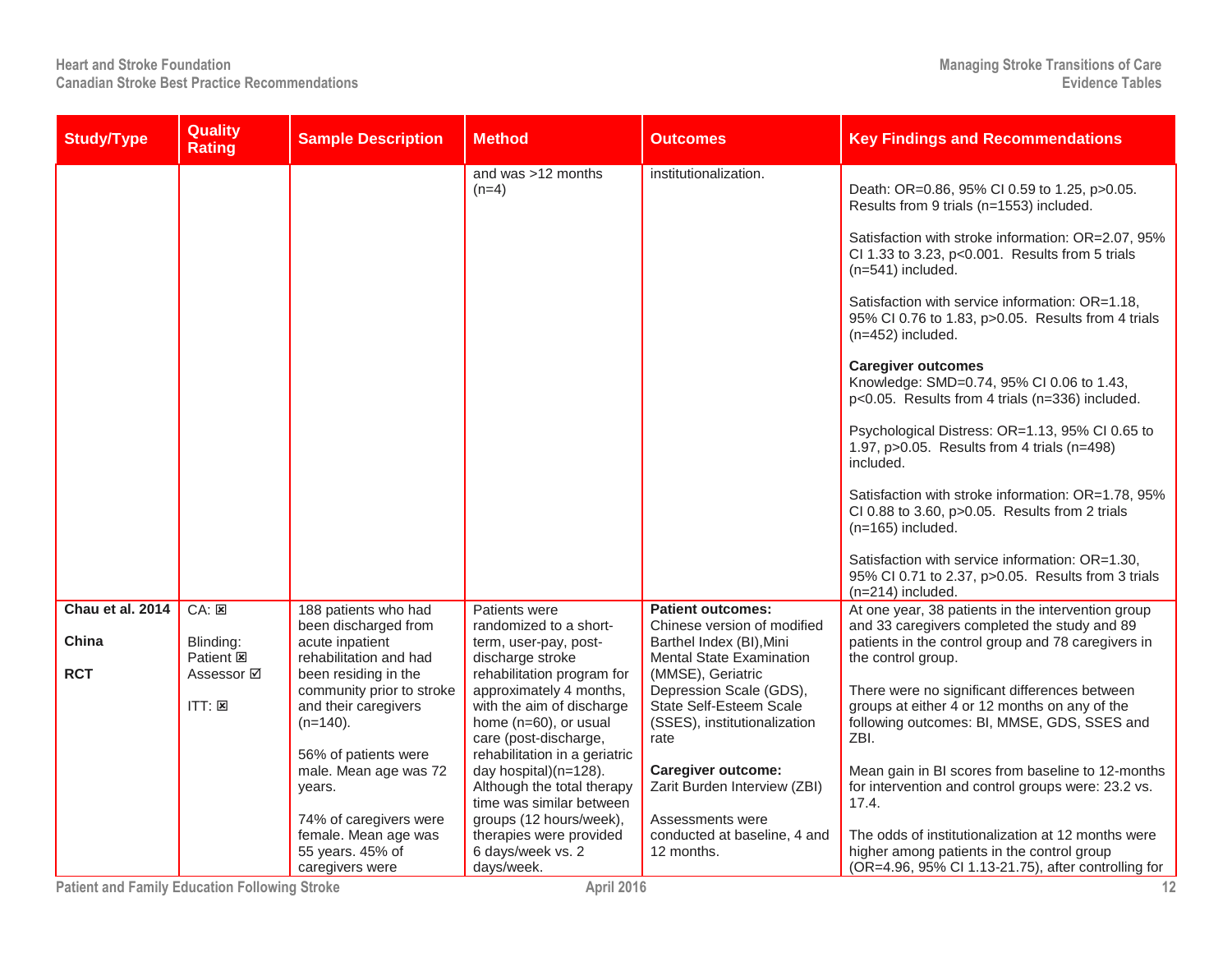| <b>Study/Type</b>                                      | <b>Quality</b><br><b>Rating</b>                                                                     | <b>Sample Description</b>                                                                                                                                                                                                                                                                                                                                         | <b>Method</b>                                                                                                                                                                                                                                                                                                                                                                                                                                                                                                                                                  | <b>Outcomes</b>                                                                                                                                                                                                                                                                                                                                                                                                                                                                                       | <b>Key Findings and Recommendations</b>                                                                                                                                                                                                                                                                                                                                                                                                                                                                                                                                                                                                                                                                                                                                                                                                                                                                                                                                                                |
|--------------------------------------------------------|-----------------------------------------------------------------------------------------------------|-------------------------------------------------------------------------------------------------------------------------------------------------------------------------------------------------------------------------------------------------------------------------------------------------------------------------------------------------------------------|----------------------------------------------------------------------------------------------------------------------------------------------------------------------------------------------------------------------------------------------------------------------------------------------------------------------------------------------------------------------------------------------------------------------------------------------------------------------------------------------------------------------------------------------------------------|-------------------------------------------------------------------------------------------------------------------------------------------------------------------------------------------------------------------------------------------------------------------------------------------------------------------------------------------------------------------------------------------------------------------------------------------------------------------------------------------------------|--------------------------------------------------------------------------------------------------------------------------------------------------------------------------------------------------------------------------------------------------------------------------------------------------------------------------------------------------------------------------------------------------------------------------------------------------------------------------------------------------------------------------------------------------------------------------------------------------------------------------------------------------------------------------------------------------------------------------------------------------------------------------------------------------------------------------------------------------------------------------------------------------------------------------------------------------------------------------------------------------------|
|                                                        |                                                                                                     | spouses.                                                                                                                                                                                                                                                                                                                                                          |                                                                                                                                                                                                                                                                                                                                                                                                                                                                                                                                                                |                                                                                                                                                                                                                                                                                                                                                                                                                                                                                                       | age, sex, household income, stroke type, baseline<br>BI score, and cognitive impairment.                                                                                                                                                                                                                                                                                                                                                                                                                                                                                                                                                                                                                                                                                                                                                                                                                                                                                                               |
| Ostwald et al.<br>2014<br><b>USA</b><br><b>RCT</b>     | $CA: \boxed{2}$<br>Blinding:<br>Patient <b>図</b><br>Assessor ☑<br>ITT: $\boxtimes$                  | 159 stroke survivors who<br>had sustained a stroke in<br>the previous 12 months<br>and who had been<br>discharged home and<br>their spousal caregivers.<br>Potential participants<br>were identified using<br>acute care admission<br>hospital charts.<br>75% of caregivers were<br>female. Mean age was<br>62 years.                                             | Dyads were randomized<br>receive monthly mailed<br>information packages<br>related to signs &<br>symptoms of stroke,<br>prevention, stress<br>reduction strategies with<br>links to support groups,<br>advocacy organizations<br>and National Stroke<br>Association periodical<br>$(n=80)$ or information<br>packages + home based<br>visits for 6 months by<br>advance care practice<br>nurses, occupational and<br>physical therapists. On<br>average, over the 6-<br>month study period,<br>dyads participated in 16<br>visits (70 minutes<br>$each)(n=79)$ | <b>Primary outcome:</b><br>SF-36 (self-rated health<br>status), Geriatric Depression<br>Scale (GDS), Perceived<br>Stress Scale (PSS), Stroke<br>Impact Scale (patient only),<br>Zarit Burden Scale<br>(caregiver only)<br><b>Secondary outcomes:</b><br>FIM (patient only) mutuality<br>Scale, Caregiver<br>Preparedness Scale<br>(caregiver only), Medical<br>Outcomes Study (MOS<br>(caregiver only), F-COPES<br>(caregiver only)<br>Assessments were<br>conducted at baseline, 6 and<br>12 months. | Caregivers in the intervention group had<br>significantly improved self-rated health scores at 6<br>months.<br>There were no significant differences between<br>groups at either 6 or 12 months for the outcomes<br>related to depression, stress and burden.<br>By 12 months there was significant improvement in<br>2 domains of the F-COPES (mobilizing family<br>support and acquiring social support) among<br>caregiver's in the intervention group, with<br>significant declines among participants in the<br>control group.<br>Stroke survivors in the intervention group<br>demonstrated greater improvement in self-rated<br>health status at 6 months. There were no other<br>significant differences on any of the other primary<br>outcomes.<br>Stroke survivors in the intervention group had<br>increased their FIM (cognitive) scores significantly<br>more than those in the control group. There were<br>no other significant differences on any of the other<br>secondary outcomes. |
| Eames et al.<br>2013<br><b>Australia</b><br><b>RCT</b> | $CA: \nabla$<br>Blinding:<br>Patient <b>図</b><br><b>Therapist図</b><br>Assessor⊠<br>$ITT: \boxtimes$ | 138 stroke/TIA patients<br>and their carers; only<br>55.5% of participating<br>patients were paired with<br>participating carers.<br>Patients who were<br>admitted from residential<br>care and/or were<br>expected to be<br>discharged to residential<br>care were excluded.<br>28% and 60% of patients<br>and carers, respectively,<br>assessed for eligibility | Patients and their carers<br>were randomized to<br>receive an education and<br>support package (n=71)<br>or usual care (n=67) for 3<br>months. The intervention<br>consisted of an<br>individually tailored<br>information package and<br>verbal reinforcement.<br>Usual care included<br>unstructured, informal<br>education provided by<br>stroke unit team<br>members.                                                                                                                                                                                      | <b>Primary Outcome:</b><br>Knowledge of Stroke<br>Questionnaire<br><b>Secondary Outcomes:</b><br>Self-efficacy (9 domains),<br>Hospital Anxiety &<br>Depression (HAD) Scale,<br>feeling of being informed,<br>satisfaction with information,<br>Caregiver Strain Index<br>(caregivers only), and Stroke<br>& Aphasia QoL-39 Generic<br>(patients only)                                                                                                                                                | No significant between group differences were<br>found with respect to stroke knowledge at 3-month<br>follow-up.<br>Patients in the intervention group reported<br>significantly greater self-efficacy (access to stroke<br>information domain, p<0.04), feeling of being<br>informed (p<0.01), and satisfaction with medical<br>(p<0.001), practical (p<0.01), service/benefit<br>$(p<0.05)$ , and secondary prevention $(p<0.001)$<br>information received.<br>No other significant between group differences<br>were reported.                                                                                                                                                                                                                                                                                                                                                                                                                                                                      |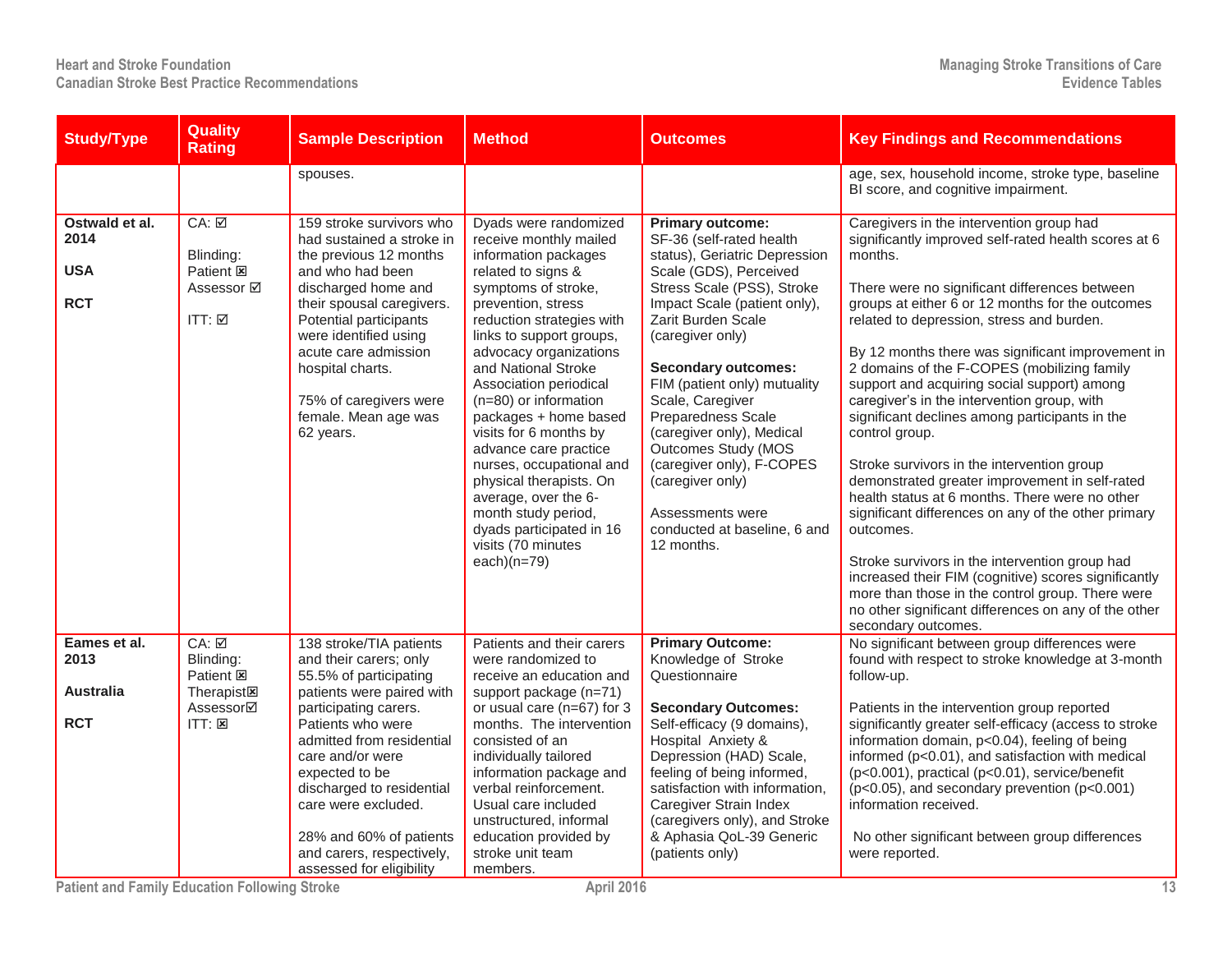| <b>Study/Type</b>                                         | <b>Quality</b><br><b>Rating</b>                                                                                                    | <b>Sample Description</b>                                                                                                                                                                                                                                                 | <b>Method</b>                                                                                                                                                                                                                                                                                                                                                                                                                                                                                                                             | <b>Outcomes</b>                                                                                                                                                                                                                                                                                                                                                                                                                          | <b>Key Findings and Recommendations</b>                                                                                                                                                                                                                                                                                                                                                                                                                                                                                                                                                                                                                   |
|-----------------------------------------------------------|------------------------------------------------------------------------------------------------------------------------------------|---------------------------------------------------------------------------------------------------------------------------------------------------------------------------------------------------------------------------------------------------------------------------|-------------------------------------------------------------------------------------------------------------------------------------------------------------------------------------------------------------------------------------------------------------------------------------------------------------------------------------------------------------------------------------------------------------------------------------------------------------------------------------------------------------------------------------------|------------------------------------------------------------------------------------------------------------------------------------------------------------------------------------------------------------------------------------------------------------------------------------------------------------------------------------------------------------------------------------------------------------------------------------------|-----------------------------------------------------------------------------------------------------------------------------------------------------------------------------------------------------------------------------------------------------------------------------------------------------------------------------------------------------------------------------------------------------------------------------------------------------------------------------------------------------------------------------------------------------------------------------------------------------------------------------------------------------------|
|                                                           |                                                                                                                                    | were enrolled in the trial.                                                                                                                                                                                                                                               |                                                                                                                                                                                                                                                                                                                                                                                                                                                                                                                                           | Assessments were<br>conducted prior to hospital<br>discharge and at 3 month<br>follow-up.                                                                                                                                                                                                                                                                                                                                                |                                                                                                                                                                                                                                                                                                                                                                                                                                                                                                                                                                                                                                                           |
| Forster et al.<br>2013<br><b>UK</b><br><b>Cluster RCT</b> | CA: ☑<br>Blinding:<br>Patient <b>E</b><br>Therapist <sub>[8]</sub><br>Assessor⊠<br>ITT: $\boxtimes$                                | 928 patients with acute<br>ischemic or hemorrhagic<br>stroke admitted to a<br>stroke unit, expected to<br>return home, and their<br>caregivers.<br>56% of patients were<br>male. Mean age was 71<br>years.<br>69% of caregivers were<br>female. Mean age was<br>61 years. | 36 clusters (stroke units<br>with high percentages of<br>patients expected to be<br>discharged home) were<br>randomized to an<br>intervention (n=18) or<br>control group (n=18).<br>450 patient/caregiver<br>dyads in the intervention<br>group participated in the<br><b>London Stroke Carers</b><br>Training course (LSCTC)<br>(same protocol as Kalra<br>et al. 2004). The protocol<br>emphasized skills<br>essential for daily<br>management of ADL and<br>was hospital-based. 478<br>patient/caregiver dyads<br>received usual care. | <b>Primary patient outcome:</b><br>Nottingham EADL at 6<br>months<br><b>Secondary patient</b><br>outcomes:<br>Hospital Anxiety &<br>Depression (HAD) Scale,<br>cost effectiveness at 6<br>months<br><b>Primary caregiver</b><br>outcome:<br>Caregiver's Burden Scale<br>(CBS) at 6 months<br>Secondary caregiver<br>outcomes:<br>Frenchay Activities Index<br>(FAI), HADS, EQ-5D<br>Assessments were<br>conducted at 6 and 12<br>months. | 146 and 145 patients lost to follow up in the<br>intervention and control groups, respectively.<br>At 6 months there was no significant difference in<br>the mean patient NEADL scores between groups<br>(27.4 vs. 27.6, p=0.866) or caregiver's CBS scores<br>(45.5 vs. 45.0, p=0.660).<br>There were no significant differences between<br>groups for either the patient or the caregiver at 6<br>and 12 months for any of the secondary outcomes.<br>Based on both the social and social + health<br>perspectives, the probabilities that the intervention<br>would be considered cost-effective for either the<br>patient or the caregiver, were low. |
| Kalra et al. 2004<br><b>UK</b><br><b>RCT</b>              | $CA: \nabla$<br>Blinding:<br>Patient <sup>Es</sup><br>Therapist <sub><math>\boxtimes</math></sub><br>Assessor⊠<br>ITT: $\boxtimes$ | 300 patient admitted to a<br>stroke rehabilitation unit<br>who were previously<br>independent in ADLs<br>prior to stroke and their<br>caregiver.<br>80% of patients were<br>male. Median age was<br>76 years.                                                             | Patient/caregiver dyads<br>were randomized to<br>receive the London<br><b>Stroke Carers Training</b><br>course (LSCTC) (n=151)<br>or conventional caregiver<br>instruction (n=149).<br>Caregivers in the<br>intervention group<br>received instruction about<br>caring for a stroke patient<br>and "hands-on" training in<br>basic nursing techniques,<br>whereas conventional<br>instruction consisted of<br>information and advice.                                                                                                     | <b>Patient Outcomes:</b><br>Mortality, institutionalization,<br>modified Rankin Scale<br>(mRS), Barthel Index (BI),<br>Frenchay Activities Index<br>(FAI), Hospital Anxiety and<br>Depression (HAD) Scale,<br>EuroQol VAS, a satisfaction<br>questionnaire, and cost of<br>care.<br><b>Caregiver Outcomes:</b><br>FAI, HAD, Caregiver Burden<br>Scale (CBS), EuroQol VAS,<br>and a satisfaction<br>questionnaire.                        | Patients outcomes: There were no significant<br>differences between groups at either 3 or 12<br>months post stroke in mortality, the need for<br>institutionalization, combined mortality, need for<br>institutionalization, or the number of patients who<br>were independent (mRS scores 0-2).<br>At 3 months, (but not 12 months), a significantly<br>higher number of patients had achieved a BI score<br>>18 (77% vs. 52%, p=0.007).<br>Patients in the intervention group had significantly<br>lower median HAD scores and higher EuroQol<br>scores at both 3 and 12 months.<br>Caregiver outcomes: Caregivers who received                         |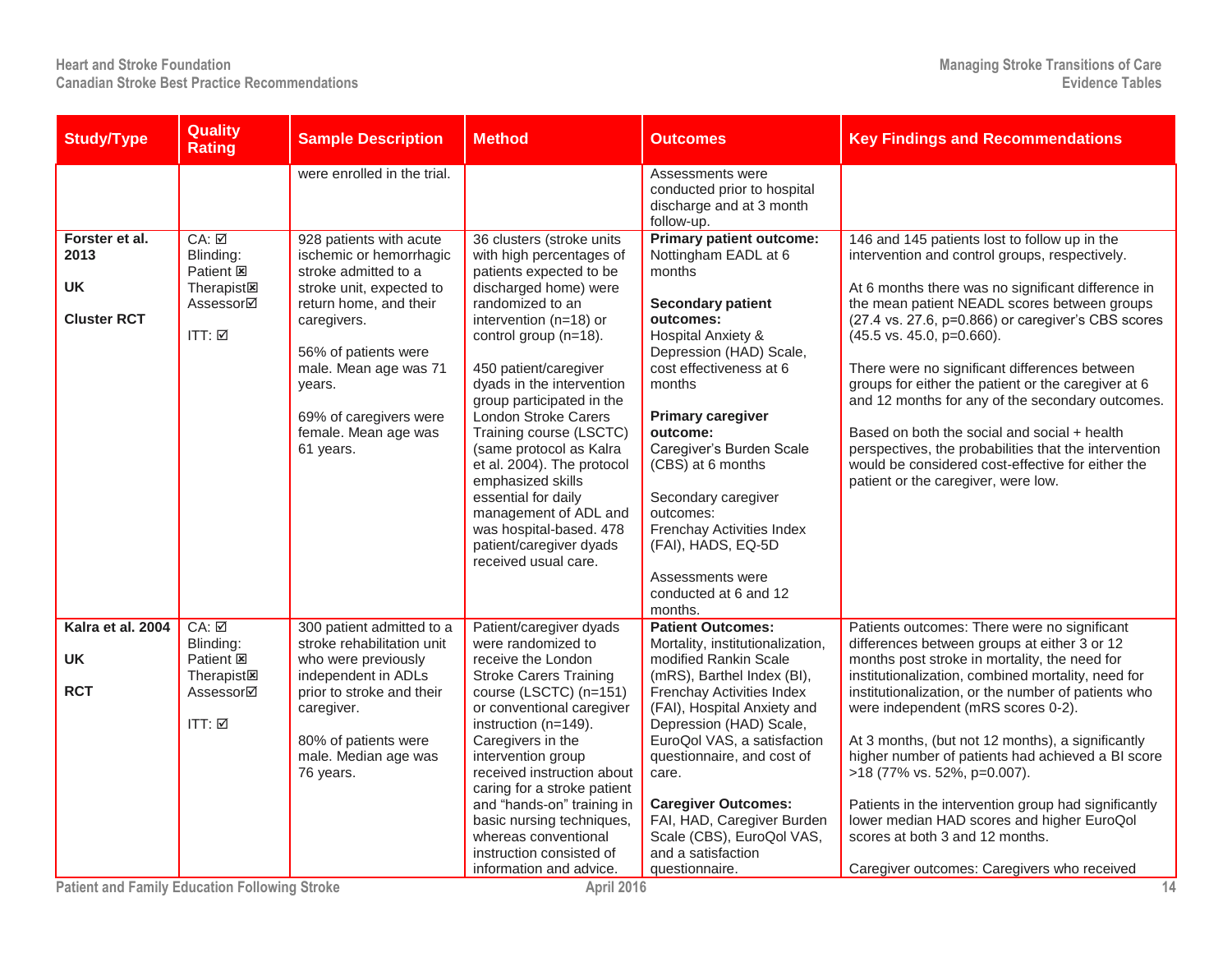| <b>Study/Type</b>                                   | <b>Quality</b><br><b>Rating</b>                                                                                       | <b>Sample Description</b>                                                                                                                                               | <b>Method</b>                                                                                                                                                                                                                                                                                        | Outcomes                                                                                                                                                                                                                                                                                                                                                  | <b>Key Findings and Recommendations</b>                                                                                                                                                                                                                                                                                                                                        |
|-----------------------------------------------------|-----------------------------------------------------------------------------------------------------------------------|-------------------------------------------------------------------------------------------------------------------------------------------------------------------------|------------------------------------------------------------------------------------------------------------------------------------------------------------------------------------------------------------------------------------------------------------------------------------------------------|-----------------------------------------------------------------------------------------------------------------------------------------------------------------------------------------------------------------------------------------------------------------------------------------------------------------------------------------------------------|--------------------------------------------------------------------------------------------------------------------------------------------------------------------------------------------------------------------------------------------------------------------------------------------------------------------------------------------------------------------------------|
|                                                     |                                                                                                                       |                                                                                                                                                                         | 3-5, 30-45 minute<br>sessions were provided,<br>depending on need, prior<br>to discharge from<br>inpatient rehabilitation.                                                                                                                                                                           | Assessments were<br>conducted at baseline and at<br>3 and 12 months post-stroke<br>onset.                                                                                                                                                                                                                                                                 | structured training reported significantly less<br>caregiver burden (p<0.001 at both 3 and 12<br>months) and anxiety and depression (both at<br>p<0.001 at 12 months) and improved quality of life<br>$(p<0.001$ at both 3 and 12 months).                                                                                                                                     |
| Smith et al.<br>2004<br><b>UK</b><br><b>RCT</b>     | $CA: \boxed{2}$<br>Blinding:<br>Patient <b>図</b><br>Assessor⊠<br>ITT: ☑                                               | 170 patients admitted to<br>a stroke rehabilitation<br>unit and their carers<br>$(n=97)$ .<br>Median age of patients<br>was 74.5 years. 50% of<br>patients were male.   | Patient/caregiver dyads<br>were randomized to<br>receive either usual care<br>(n=86) or an education<br>intervention consisting of<br>a Stroke Recovery<br>Programme Manual and<br>hospital-based 20 minute<br>bi-weekly meetings with                                                               | <b>Primary outcome:</b><br>Knowledge of Stroke<br>questionnaire (developed<br>specifically for the study),<br>completed by both patient<br>and carer<br><b>Secondary outcomes:</b><br>Barthel Index (BI), Frenchay                                                                                                                                        | There were no significant differences in stroke<br>knowledge between treatment groups at 3 & 6-<br>month assessment, nor were there significant<br>changes in knowledge scores between or within<br>groups from baseline to 6 months (carers and<br>patients).<br>At 3 and 6 months, participants in the education<br>program had significantly greater reductions in          |
|                                                     |                                                                                                                       | Median age of carers<br>was 66 years. 61% were<br>female.                                                                                                               | the multi-disciplinary care<br>team to receive<br>information, discuss<br>progress and develop<br>goals $(n=84)$ .                                                                                                                                                                                   | activities Index (FAI), London<br>Handicap Scale (LHS),<br>Hospital Anxiety &<br>Depression Scale (HAD),<br>GHQ-28 (carer), and patient<br>and carer satisfaction.                                                                                                                                                                                        | HAD scores (anxiety component).<br>There were no other significant differences<br>reported between treatment groups, although<br>patients and carers in the intervention group<br>reported higher levels of satisfaction with the<br>amount of information they had received and with<br>the amount of contact post discharge.                                                 |
| Clark et al. 2003<br><b>Australia</b><br><b>RCT</b> | $CA: \Box$<br>Blinding:<br>Patient <b>図</b><br>Therapist <sub><math>\Xi</math></sub><br>Assessor⊠<br>$ITT: \boxtimes$ | 68 patients with ischemic<br>or hemorrhagic stroke<br>and their spouses.<br>58% of patients were<br>male. Mean ag was 72<br>years. Mean age of<br>spouses was 72 years. | Patient/caregiver dyads<br>were randomized at<br>discharge to either the<br>intervention group,<br>receiving a stroke<br>information package and<br>3, one-hour counselling<br>visits from a social worker<br>(n=35) or the control<br>group, receiving no<br>information or counselling<br>$(n=33)$ | <b>Patient outcomes:</b><br><b>Family Assessment Device</b><br>(FAD), Barthel Index (BI),<br>Adelaide Activities Profile<br>(AAP), SF-36, Geriatric<br>Depression Scale (GDS),<br><b>Hospital Anxiety &amp;</b><br>Depression scale (HAD),<br><b>Mastery Scale</b><br><b>Carer outcomes:</b><br>FAD, SF-36<br>Assessments were<br>conducted at admission, | Over time, the mean FAD scores for patients and<br>carers improved significantly, while the scores for<br>those in the control group declined.<br>Mean FAD and BI scores had improved<br>significantly more among patients in the<br>intervention group at 6 months.<br>There were no significant differences between<br>groups on SF-36, HAD, GDS, or Mastery at 6<br>months. |
| Rodgers et al.<br>1999                              | CA: ☑<br>Blinding:<br>Patient E                                                                                       | 204 stroke patients and<br>their informal caregivers<br>$(n=176)$ .                                                                                                     | Patient/caregiver dyads<br>were randomized to<br>receive either an                                                                                                                                                                                                                                   | discharge from inpatient<br>rehabilitation and 6 months<br>after discharge.<br>Primary outcome (patient):<br><b>SF-36</b>                                                                                                                                                                                                                                 | Participation in the SEP program was low with 51<br>patients and 20 carers attending ≥3 sessions.                                                                                                                                                                                                                                                                              |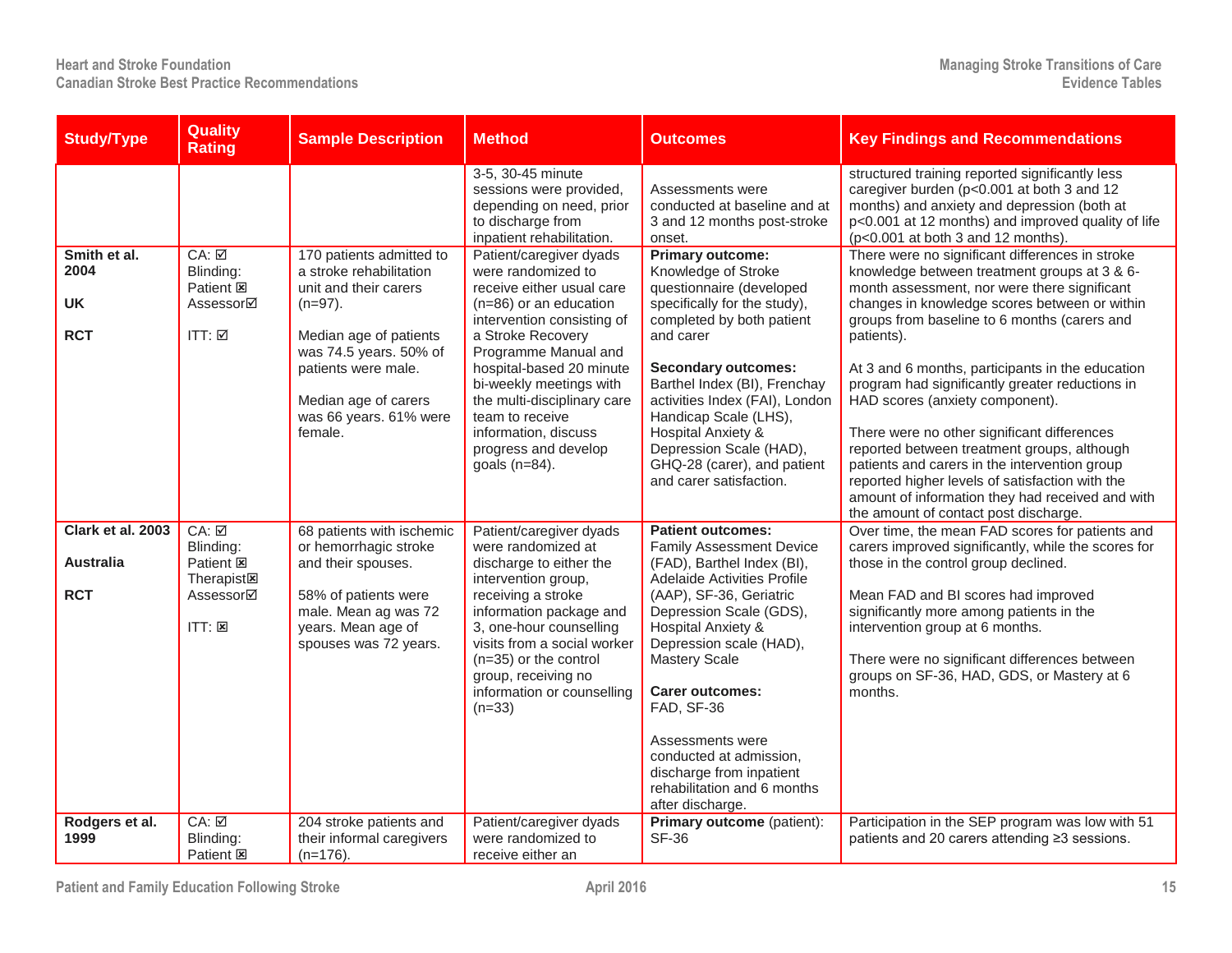| <b>Study/Type</b>                           | Quality<br><b>Rating</b>                                                                             | <b>Sample Description</b>                                                                                                                                                 | <b>Method</b>                                                                                                                                                                                                                                                                                                                                                                  | Outcomes                                                                                                                                                                                                                                                                                                                                                                                                                                                                 | <b>Key Findings and Recommendations</b>                                                                                                                                                                                                                                                                                                                                                                                                                                                                                                                                                                                                               |
|---------------------------------------------|------------------------------------------------------------------------------------------------------|---------------------------------------------------------------------------------------------------------------------------------------------------------------------------|--------------------------------------------------------------------------------------------------------------------------------------------------------------------------------------------------------------------------------------------------------------------------------------------------------------------------------------------------------------------------------|--------------------------------------------------------------------------------------------------------------------------------------------------------------------------------------------------------------------------------------------------------------------------------------------------------------------------------------------------------------------------------------------------------------------------------------------------------------------------|-------------------------------------------------------------------------------------------------------------------------------------------------------------------------------------------------------------------------------------------------------------------------------------------------------------------------------------------------------------------------------------------------------------------------------------------------------------------------------------------------------------------------------------------------------------------------------------------------------------------------------------------------------|
| $\overline{\mathsf{UK}}$<br><b>RCT</b>      | Therapist <sub><math>\boxtimes</math></sub><br>Assessor⊠<br>ITT: $\boxtimes$                         | 52% of the patients were<br>female. Mean age was<br>75 years.<br>69% of caregivers were<br>female. Mean age was<br>59 years.                                              | invitation to attend the<br><b>Stroke Education</b><br>Program (SEP) or<br>conventional stroke unit<br>care (control). The SEP<br>involved one 1-hour small<br>group education sessions<br>for inpatients and their<br>carers, followed by six 1-<br>hour educational<br>sessions after discharge.<br>The control group had<br>access to information<br>leaflets about stroke. | <b>Secondary outcomes</b><br>(patient):<br>Stroke knowledge,<br>satisfaction with services,<br><b>Hospital Anxiety &amp;</b><br>Depression Scale (HAD),<br>Nottingham Extended ADL,<br><b>Oxford Handicap Scale</b><br>(OHS)<br><b>Caregiver outcomes:</b><br>Presence of a possible<br>psychiatric disorder, stroke<br>knowledge                                                                                                                                        | There were no significant differences between<br>groups in 6-month median SF-36 scores (including<br>combined scores from both patients and<br>caregivers). Median social functioning score of<br>caregivers in the SEP group was significantly lower<br>(62.5 vs. 100, p=0.04).<br>The only significant difference between groups on<br>any of the patient secondary outcomes was higher<br>stroke knowledge among patients in the SEP group<br>(p=0.02). Caregiver stroke knowledge was also<br>significantly better among those in the SEP group<br>$(p=0.01)$ .                                                                                   |
|                                             |                                                                                                      |                                                                                                                                                                           |                                                                                                                                                                                                                                                                                                                                                                                | Assessments were<br>conducted at 6 months in the<br>patient/caregiver's home                                                                                                                                                                                                                                                                                                                                                                                             |                                                                                                                                                                                                                                                                                                                                                                                                                                                                                                                                                                                                                                                       |
| Mant et al. 1998<br><b>UK</b><br><b>RCT</b> | $CA: \nabla$<br>Blinding:<br>Patient <b>図</b><br><b>Therapist<sub>E</sub></b><br>Assessor⊠<br>ITT: ☑ | 71 patients admitted to<br>hospital following acute<br>stroke and their informal<br>caregivers<br>$(n=49)$<br>65% of the patients were<br>male. Mean age was 73<br>years. | Patient/caregiver dyads<br>were randomly assigned<br>to an intervention group<br>that received information<br>packages, delivered to<br>their homes one week<br>after randomization,<br>related to stroke, its<br>effects, and local contact<br>names and support<br>groups (n=48) or a<br>control group that<br>received no information<br>package (n=45).                    | <b>Patient outcomes:</b><br>Stroke knowledge (study<br>specific questionnaire),<br>satisfaction with information<br>received, London Handicap<br>Scale (LHS), Hospital<br>Anxiety & Depression Scale<br>(HAD) Dartmouth Coop<br>Chart<br><b>Caregiver outcomes:</b><br>Stroke knowledge (study<br>specific questionnaire),<br>satisfaction with information<br>received, SF-36, Carer<br>Strain Index (CSI)<br>Assessments were<br>conducted at 6 months post<br>stroke. | The odds of a correct response were significantly<br>higher for patients in the intervention group for 1/11<br>knowledge questions. The odds of a correct<br>response were not significantly higher for any of<br>the questions for caregivers in the intervention<br>group.<br>The odds of being satisfied with the information<br>received were not higher for patients or caregivers<br>in the intervention group.<br>There were no significant differences between<br>groups for any of the other outcomes except for<br>significantly higher median SF-36 score (mental<br>health) among caregivers in the control group (84<br>vs. 72, p=0.04). |
| Patients Only                               |                                                                                                      |                                                                                                                                                                           |                                                                                                                                                                                                                                                                                                                                                                                |                                                                                                                                                                                                                                                                                                                                                                                                                                                                          |                                                                                                                                                                                                                                                                                                                                                                                                                                                                                                                                                                                                                                                       |
| Hoffman et al.<br>2007<br><b>Australia</b>  | $CA: \Box$<br>Blinding:<br>Patient <b>図</b>                                                          | 138 patients who had<br>been admitted to the<br>stroke unit of a single<br>hospital following stroke                                                                      | Participants were<br>randomly assigned to<br>receive either computer-<br>generated tailored written                                                                                                                                                                                                                                                                            | <b>Primary outcome:</b><br>Knowledge of Stroke<br>Questionnaire (developed<br>specifically for the study)                                                                                                                                                                                                                                                                                                                                                                | There were no significant differences between<br>groups in mean change scores for stroke<br>knowledge or self-efficacy or HAD (depression).<br>The mean HAD anxiety scores had improved                                                                                                                                                                                                                                                                                                                                                                                                                                                               |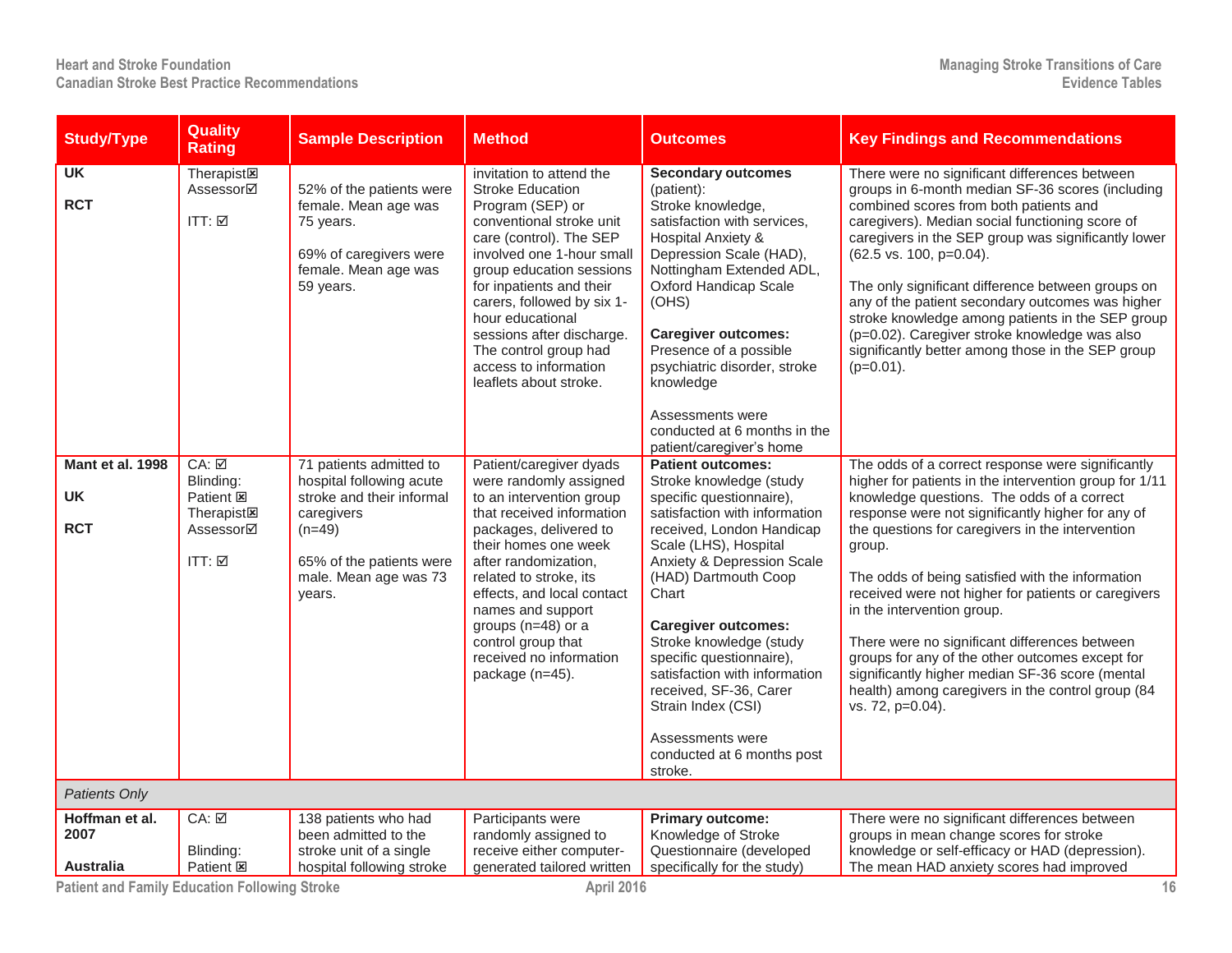| <b>Study/Type</b>                                                        | <b>Quality</b><br><b>Rating</b>                                                                                                  | <b>Sample Description</b>                                                                                                                                | <b>Method</b>                                                                                                                                                                                                                                                                                                                                                                                                                                                                                                                                                                                                                   | <b>Outcomes</b>                                                                                                                                                                                                                                                             | <b>Key Findings and Recommendations</b>                                                                                                                                                                                                                                                                                                                                                                                                                                                                                                                                                                                                                                                                                                                                                                                                                       |
|--------------------------------------------------------------------------|----------------------------------------------------------------------------------------------------------------------------------|----------------------------------------------------------------------------------------------------------------------------------------------------------|---------------------------------------------------------------------------------------------------------------------------------------------------------------------------------------------------------------------------------------------------------------------------------------------------------------------------------------------------------------------------------------------------------------------------------------------------------------------------------------------------------------------------------------------------------------------------------------------------------------------------------|-----------------------------------------------------------------------------------------------------------------------------------------------------------------------------------------------------------------------------------------------------------------------------|---------------------------------------------------------------------------------------------------------------------------------------------------------------------------------------------------------------------------------------------------------------------------------------------------------------------------------------------------------------------------------------------------------------------------------------------------------------------------------------------------------------------------------------------------------------------------------------------------------------------------------------------------------------------------------------------------------------------------------------------------------------------------------------------------------------------------------------------------------------|
| <b>RCT</b>                                                               | Assessor <b>☑</b><br>$ITT: \boxtimes$                                                                                            | or TIA.<br>55% of patients were<br>male (there was a<br>significantly higher<br>number of males in the<br>intervention group).<br>Mean age was 68 years. | information (n=69) or<br>generic written<br>information $(n=69)$ . The<br>intervention material was<br>customized for each<br>patient based on<br>collaboration between the<br>nurse and the patient.<br>Patients selected from 34<br>available topics and<br>determined their optimal<br>format for layout and<br>presentation. Pre-printed<br>fact sheets related to<br>stroke were provided to<br>patients in the control<br>group.                                                                                                                                                                                          | <b>Secondary outcomes:</b><br>Hospital Anxiety &<br>Depression Scale (HADS),<br>COOP charts, satisfaction<br>with provided information.<br>Assessments were<br>conducted at baseline and 3<br>months                                                                        | significantly more among patients in the control<br>group.<br>Patients receiving the intervention were<br>significantly more satisfied with the content<br>$(p=0.003)$ and presentation $(p<0.001)$ of the written<br>information they received. Significantly more<br>patients in the control group expressed a desire for<br>additional information (p<0.001).                                                                                                                                                                                                                                                                                                                                                                                                                                                                                              |
| Lowe et al.<br>2007<br><b>UK</b><br><b>RCT</b>                           | $CA: \boxed{2}$<br>Blinding:<br>Patient <b>図</b><br>Therapist <sub><math>\boxtimes</math></sub><br>Assessor⊠<br>$ITT: \boxtimes$ | 100 consecutive stroke<br>patients admitted to an<br>acute stroke unit.<br>The median age was 73<br>years. 60% of patients<br>were male.                 | Patients were<br>randomized at the point<br>of stroke diagnosis to<br>receive either usual care<br>(stroke information<br>handouts)(n=50) or usual<br>care $+$ the<br>"CareFile" (n=50). The<br>CareFile consisted of a<br>book containing general<br>information, community<br>contacts/local support<br>agencies, and patient-<br>specific information. Any<br>information not pertinent<br>for the individual patient<br>was removed. The<br>contents of the file were<br>reviewed with the patient<br>at a bedside discharge<br>meeting - patients were<br>advised to take the file<br>with them to future<br>appointments. | Primary outcome:<br>Stroke Knowledge<br>Questionnaire (SKQ)<br><b>Secondary outcomes:</b><br>Satisfaction with Information<br>Given, utilization of CareFile,<br>blood pressure, mood (Yale<br>single item)<br>Assessments were<br>conducted at baseline, 3 and<br>6 months | At 3 and 6 months following stroke, patients in the<br>CareFile group demonstrated significantly greater<br>stroke knowledge (p<0.05 and p<0.005,<br>respectively).<br>At six months, 98% patients in the intervention<br>group reported that the CareFile provided useful<br>information and 53% said that they used it as<br>reference material regarding their stroke.<br>While 98% of all patients reported that they would<br>recommend its use to other stroke patients, at 3 &<br>6 months <30% of patients in both groups reported<br>receiving sufficient information about stroke causes<br>and prevention.<br>There were no significant between group<br>differences regarding satisfaction with information<br>received.<br>There were no significant differences between<br>groups at any of the assessment points in blood<br>pressure or mood. |
| Caregiver Only                                                           |                                                                                                                                  |                                                                                                                                                          |                                                                                                                                                                                                                                                                                                                                                                                                                                                                                                                                                                                                                                 |                                                                                                                                                                                                                                                                             |                                                                                                                                                                                                                                                                                                                                                                                                                                                                                                                                                                                                                                                                                                                                                                                                                                                               |
| Legg et al. 2011<br><b>Patient and Family Education Following Stroke</b> | <b>NA</b>                                                                                                                        | 8 RCTs (n=1007                                                                                                                                           | RCTs examining non-<br>April 2016                                                                                                                                                                                                                                                                                                                                                                                                                                                                                                                                                                                               | <b>Primary Outcome:</b>                                                                                                                                                                                                                                                     | <b>Primary outcomes</b><br>17                                                                                                                                                                                                                                                                                                                                                                                                                                                                                                                                                                                                                                                                                                                                                                                                                                 |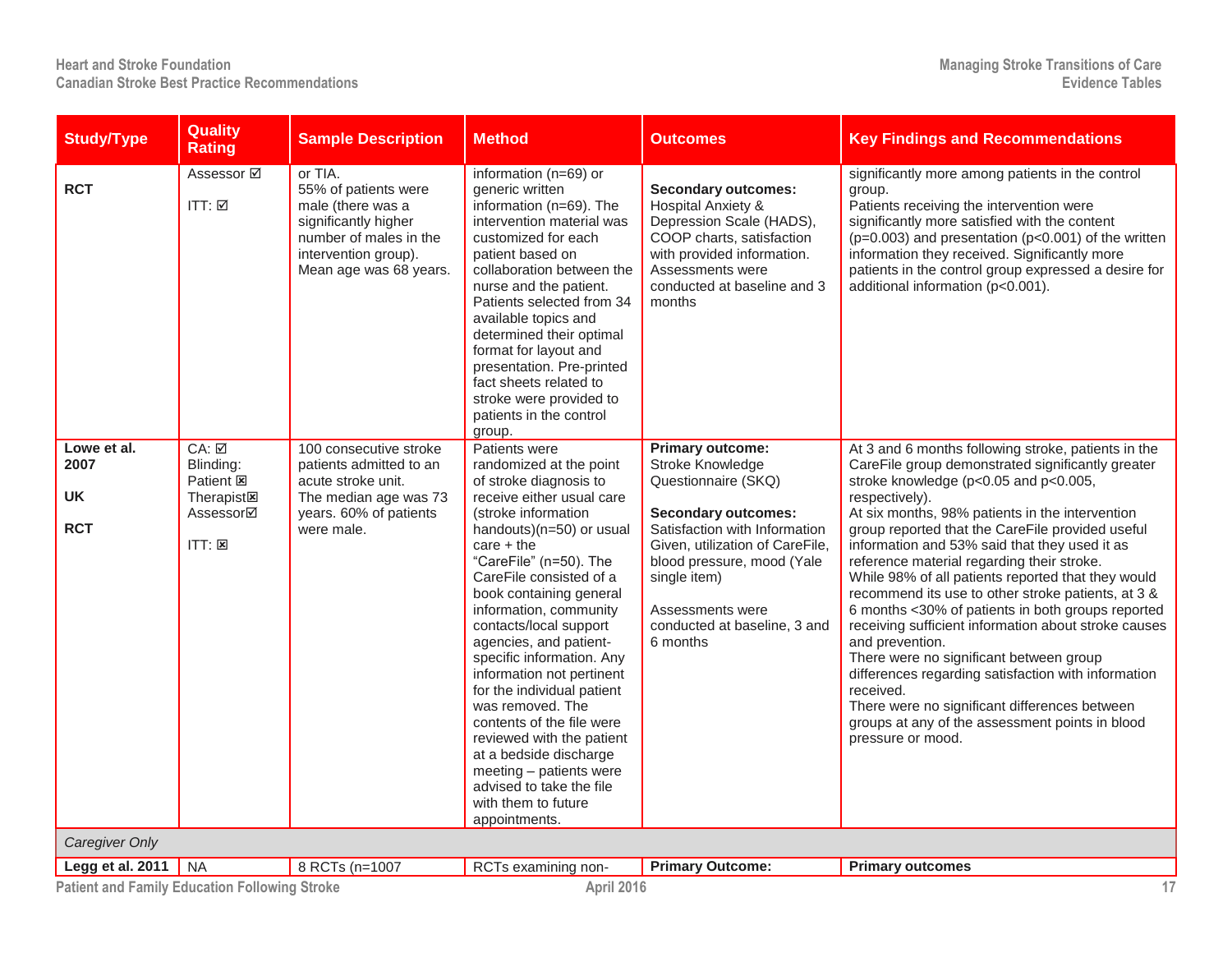| <b>Study/Type</b>                             | <b>Quality</b><br><b>Rating</b>                                       | <b>Sample Description</b>                                                                                                                                                                                                                                                      | <b>Method</b>                                                                                                                                                                                                                                                                                                                                                                                                                                 | Outcomes                                                                                                                                                                                                                                                                                                                                                                                                                                                                                                          | <b>Key Findings and Recommendations</b>                                                                                                                                                                                                                                                                                                                                                                                                                                                                                                                                                                                                                                                                                                                                                                                                                                                                                                                                                                       |
|-----------------------------------------------|-----------------------------------------------------------------------|--------------------------------------------------------------------------------------------------------------------------------------------------------------------------------------------------------------------------------------------------------------------------------|-----------------------------------------------------------------------------------------------------------------------------------------------------------------------------------------------------------------------------------------------------------------------------------------------------------------------------------------------------------------------------------------------------------------------------------------------|-------------------------------------------------------------------------------------------------------------------------------------------------------------------------------------------------------------------------------------------------------------------------------------------------------------------------------------------------------------------------------------------------------------------------------------------------------------------------------------------------------------------|---------------------------------------------------------------------------------------------------------------------------------------------------------------------------------------------------------------------------------------------------------------------------------------------------------------------------------------------------------------------------------------------------------------------------------------------------------------------------------------------------------------------------------------------------------------------------------------------------------------------------------------------------------------------------------------------------------------------------------------------------------------------------------------------------------------------------------------------------------------------------------------------------------------------------------------------------------------------------------------------------------------|
| <b>UK</b><br><b>Cochrane</b><br><b>Review</b> |                                                                       | participants) including<br>informal caregivers of<br>stroke survivors.                                                                                                                                                                                                         | pharmacological<br>interventions designed to<br>positively impact on<br>caregivers' knowledge,<br>beliefs, attitude or<br>behaviour vs. no care or<br>routine care.<br>Interventions included:<br>providing information and<br>support (n=4), psycho-<br>education (n=3), and<br>teaching procedural<br>knowledge (n=1).                                                                                                                      | Caregiver stress, strain, and<br>well-being at end of follow up<br><b>Secondary Outcomes:</b><br>Levels of stress, distress,<br>anxiety, depression, health<br>related quality of life, and<br>satisfaction                                                                                                                                                                                                                                                                                                       | Teaching procedural knowledge:<br>The single study (Kalra et al 2004) demonstrated<br>reduced caregiver stress and strain (MD=-8.67,<br>95% Cl: -11.3 to -6.04, p<0.001).<br>Support and information:<br>There was no significant reduction in caregiver<br>strain associated with the intervention (SMD= -<br>0.29; 95% CI -0.86 to 0.27, $p = 0.11$ ). Data from 2<br>trials were included.<br>Psych-education:<br>There was no significant reduction in caregiver<br>strain associated with the intervention (SMD= -<br>0.01; 95% CI -0.34 to 0.36, p= 0.94). Data from 2<br>trials were included.<br>No studies collected data on caregiver well-being.<br><b>Secondary outcomes:</b><br>The only significant improvements reported for any<br>of the secondary outcomes were associated with<br>the<br>Teaching Procedural Knowledge' intervention.<br>Depression (MD= -0.61, 95% CI: -0.85 to -0.37,<br>p<0.001), and health related quality of life (MD=-<br>11.97, 95% CI: -15.59 to -8.35, p<0.001). |
| King et al. 2012<br><b>USA</b><br><b>RCT</b>  | CA: ☑<br>Blinding:<br>Patient <b>図</b><br>Assessor <b>☑</b><br>ITT: ☑ | 255 caregivers who were<br>identified during acute<br>rehabilitation of a stroke<br>survivor, to be<br>discharged back home.<br>78% of caregivers were<br>female (62% were<br>spouses). Mean age was<br>54.5 years.<br>40% of patients were<br>male. Mean age was 61<br>years. | Caregivers were<br>randomized to either the<br>intervention (n=136) or<br>control (n=119) group.<br>The intervention was a<br>caregiver problem solving<br>intervention (CPSI) that<br>involved 10 sessions with<br>a clinical psychology<br>student (advanced) and<br>focused on skills for<br>problem solving and<br>coping with the stressors<br>of caregiving. The control<br>group was a wait-list<br>group that received usual<br>care. | <b>Caregiver outcomes:</b><br>Centre for Epidemiological<br><b>Studies-Depression Scale</b><br>(CES-D), Bakas Caregiving<br>Outcome Scale (BCOS),<br>Preparedness for<br>Caregiving Scale), Profile of<br>Moods Scale (5-item<br>Tension-Anxiety subscale),<br>And General Functioning<br>scale of the McMaster<br><b>Family Assessment Device</b><br>(FAD).<br>Moderator/mediator<br>variables:<br>Caregiver perceived health,<br>Appraisal of Caregiving<br>Scale, social Problem-<br>Solving SPSI-R short form | There were no significant differences in outcomes<br>between the intervention and control group over<br>time.<br>The mediator variable, caregiving appraisal (threat<br>appraisal domain), was significantly associated<br>with greater depression and anxiety, less<br>preparedness and more negative perceived life<br>change. (p<0.0001) over the study period.<br>At 3-4 months after discharge (time 2), caregivers<br>in the intervention group experienced significant<br>lower levels of depression and improved health<br>and perceived caregiver outcomes compared to<br>wait-list controls. These differences were not<br>maintained at 6 or 12 months.                                                                                                                                                                                                                                                                                                                                            |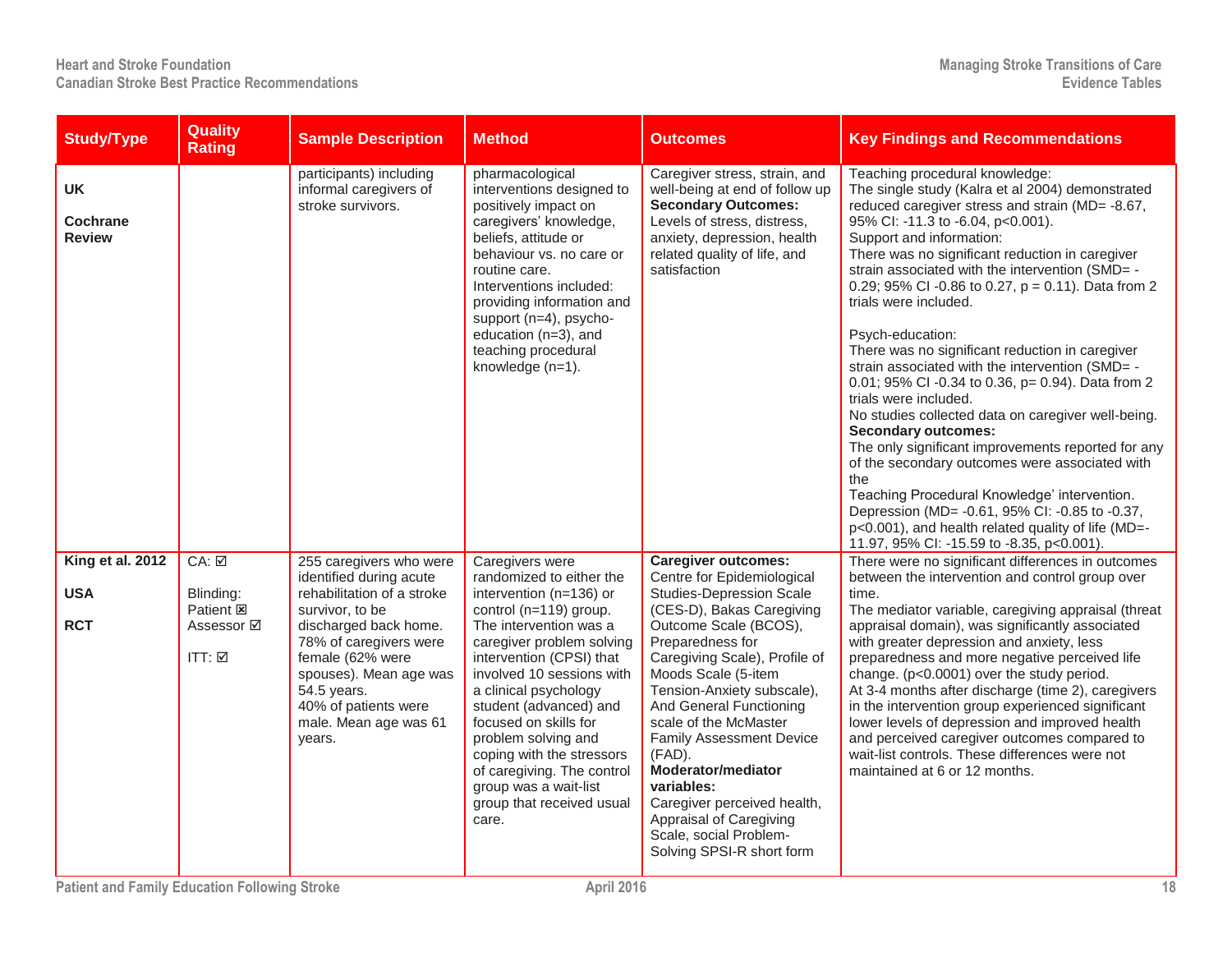| <b>Study/Type</b>                                 | <b>Quality</b><br><b>Rating</b>                                                 | <b>Sample Description</b>                                                                                                                                                                                                                                      | <b>Method</b>                                                                                                                                                                                                                                                                                                                                                                                                                                                                                                                                                                                                                                                                                                                                                                                                         | Outcomes                                                                                                                                                                                                                                                                                                                                                                                                                                                                                                                                                                            | <b>Key Findings and Recommendations</b>                                                                                                                                                                                                                                                                                                                                                                                                                                                                |
|---------------------------------------------------|---------------------------------------------------------------------------------|----------------------------------------------------------------------------------------------------------------------------------------------------------------------------------------------------------------------------------------------------------------|-----------------------------------------------------------------------------------------------------------------------------------------------------------------------------------------------------------------------------------------------------------------------------------------------------------------------------------------------------------------------------------------------------------------------------------------------------------------------------------------------------------------------------------------------------------------------------------------------------------------------------------------------------------------------------------------------------------------------------------------------------------------------------------------------------------------------|-------------------------------------------------------------------------------------------------------------------------------------------------------------------------------------------------------------------------------------------------------------------------------------------------------------------------------------------------------------------------------------------------------------------------------------------------------------------------------------------------------------------------------------------------------------------------------------|--------------------------------------------------------------------------------------------------------------------------------------------------------------------------------------------------------------------------------------------------------------------------------------------------------------------------------------------------------------------------------------------------------------------------------------------------------------------------------------------------------|
| Bakas et. al.<br>2009<br><b>RCT</b><br><b>USA</b> | $CA: \nabla$<br>Blinding:<br>Patient <b>図</b><br>Assessor 図<br>$ITT: \boxtimes$ | 50 caregivers of stroke<br>survivors with ongoing<br>needs.<br>73% of caregivers were<br>female. The mean age<br>57 years.<br>64% of stroke survivors<br>were male (significantly<br>more males in the control<br>group). Mean age was<br>65 years.            | Participants were<br>randomized to receive<br>either Telephone<br><b>Assessment &amp; Skills-</b><br>Building Kit (TASK)<br>intervention (n=21) or a<br>control group (n=19).<br><b>TASK</b> intervention<br>consisted of participants<br>being mailed a notebook<br>containing 38 written tip<br>sheets addressing 5<br>areas of skill building<br>needs, a stress<br>management workbook,<br>and a brochure on family<br>caregiving. The<br>intervention groups also<br>received weekly calls (for<br>8 weeks) by a nurse to<br>provide individualized<br>interventions in priority<br>skill areas identified by<br>the caregiver. Individuals<br>in the control group<br>received a brochure on<br>family caregiving, as well<br>as weekly calls from a<br>nurse who did not provide<br>any advice or information. | Outcomes were assessed at<br>baseline, 3-4, 6 and 12<br>months after discharge.<br>Optimism: Revised Life<br>Orientation Test (LOT-R),<br>task difficulty: Oberst<br>Caregiving Burden Scale<br>Difficulty Subscale (OCBS),<br>threat appraisal: Appraisal of<br>Caregiving Threat subscale<br>(ACS), depressive symptom<br>assessment: Patient Health<br>Questionnaire Depression<br>Scale (PHQ-9), life changes:<br><b>Bakas Caregiving Outcomes</b><br>Scale (BCOS), and general<br>health perception: SF-36<br>Assessments were<br>conducted at baseline, 4, 8,<br>and 12 weeks | There were significant increases in caregiver<br>optimism at all 3 follow up time points in the TASK<br>group compared with the control group (4 week,<br>p=0.02; 8 weeks, p=0.02; 12 weeks p=0.02), but<br>significant decreases in task difficulty only reported<br>at 4 weeks (p=0.03).<br>Threat appraisal skills were significantly improved<br>in the TASK group at both $8$ ( $p=0.02$ ) and 12 week<br>$(p=0.01)$ .                                                                            |
| Draper et. al.<br>2007<br><b>RCT</b><br>Australia | CA: ☑<br>Blinding:<br>Patient <b>図</b><br>Assessor 図<br>ITT: $\boxtimes$        | 39 caregivers of aphasic<br>stroke patients living at<br>home with a persistent<br>language deficit <12<br>months post stroke, who<br>were recruited from<br>rehabilitation hospitals.<br>Mean caregiver age:<br>intervention, 64 years;<br>control, 60 years. | Caregivers were<br>randomized to receive<br>either immediate (n=19)<br>or delayed (n=20)<br>treatment after a 3<br>months waiting period.<br>The intervention<br>consisted of group<br>sessions addressing<br>education, skills training,<br>support, and stress                                                                                                                                                                                                                                                                                                                                                                                                                                                                                                                                                      | <b>Primary outcomes:</b><br><b>General Health</b><br>Questionnaire- 28 item<br>version (GHQ-28), Relatives'<br>Stress Scale (RSS), a<br>communications<br>questionnaire<br>Assessments were<br>conducted at baseline, post<br>treatment, and 3 months                                                                                                                                                                                                                                                                                                                               | The mean total GHQ-28 scores of caregivers in the<br>immediate group were significantly reduced post<br>treatment (6.26 to 3.21, p=0.006), but were not<br>significantly different from baseline at 3-month<br>follow-up (4.26). The same pattern of results was<br>noted for caregivers in the wait-listed group.<br>There were no significant improvements in RRS<br>scores or communication skills from baseline to<br>end of treatment between treatment groups<br>(immediate and delayed groups). |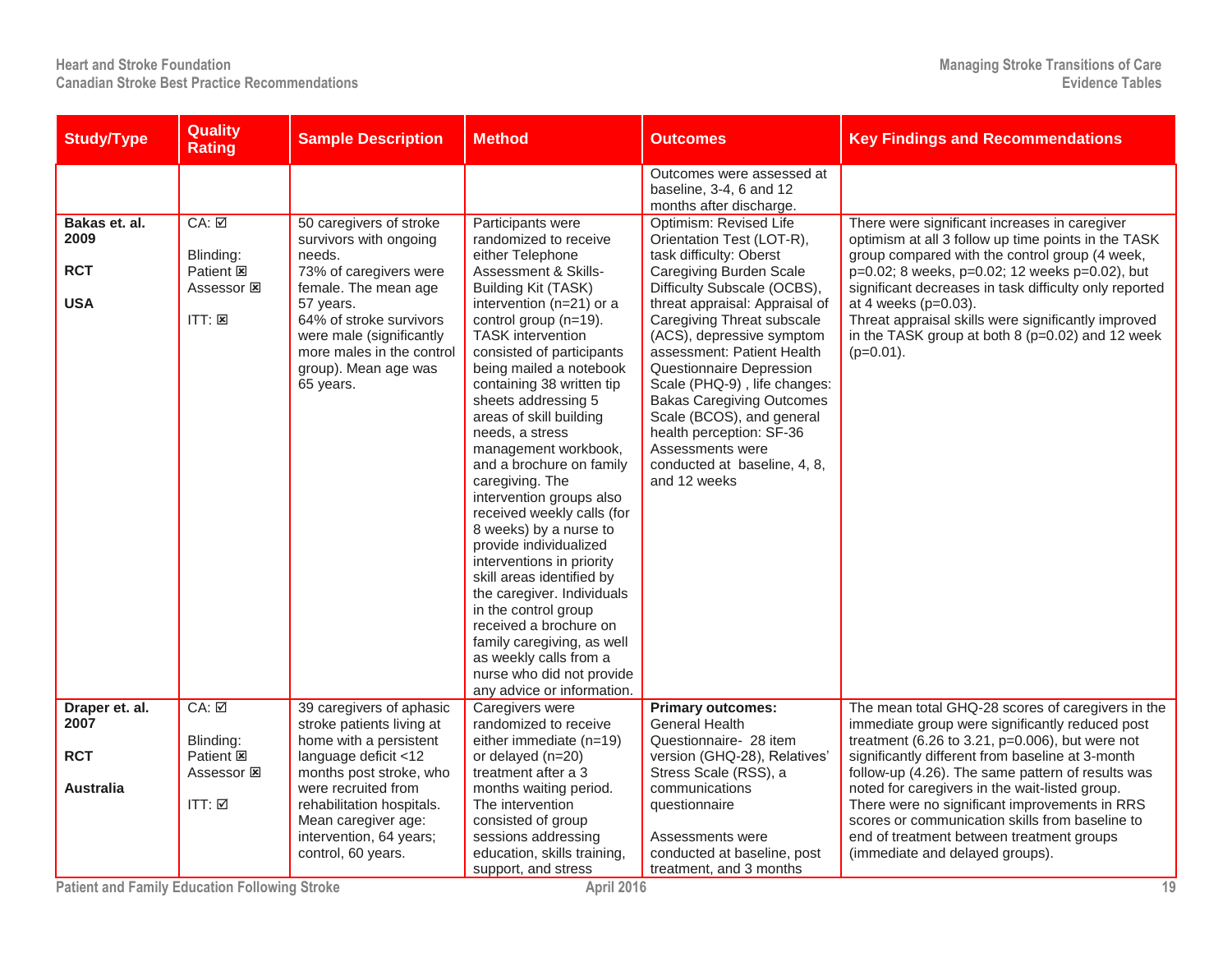| Study/Type | <b>Quality</b><br><b>Rating</b> | <b>Sample Description</b> | <b>Method</b>                                                                                                                 | <b>Outcomes</b> | <b>Key Findings and Recommendations</b> |
|------------|---------------------------------|---------------------------|-------------------------------------------------------------------------------------------------------------------------------|-----------------|-----------------------------------------|
|            |                                 |                           | management (coping<br>skills for depression and<br>anxiety).<br>Sessions occurred<br>weekly for 4 weeks (2<br>hours sessions) | post treatment  |                                         |